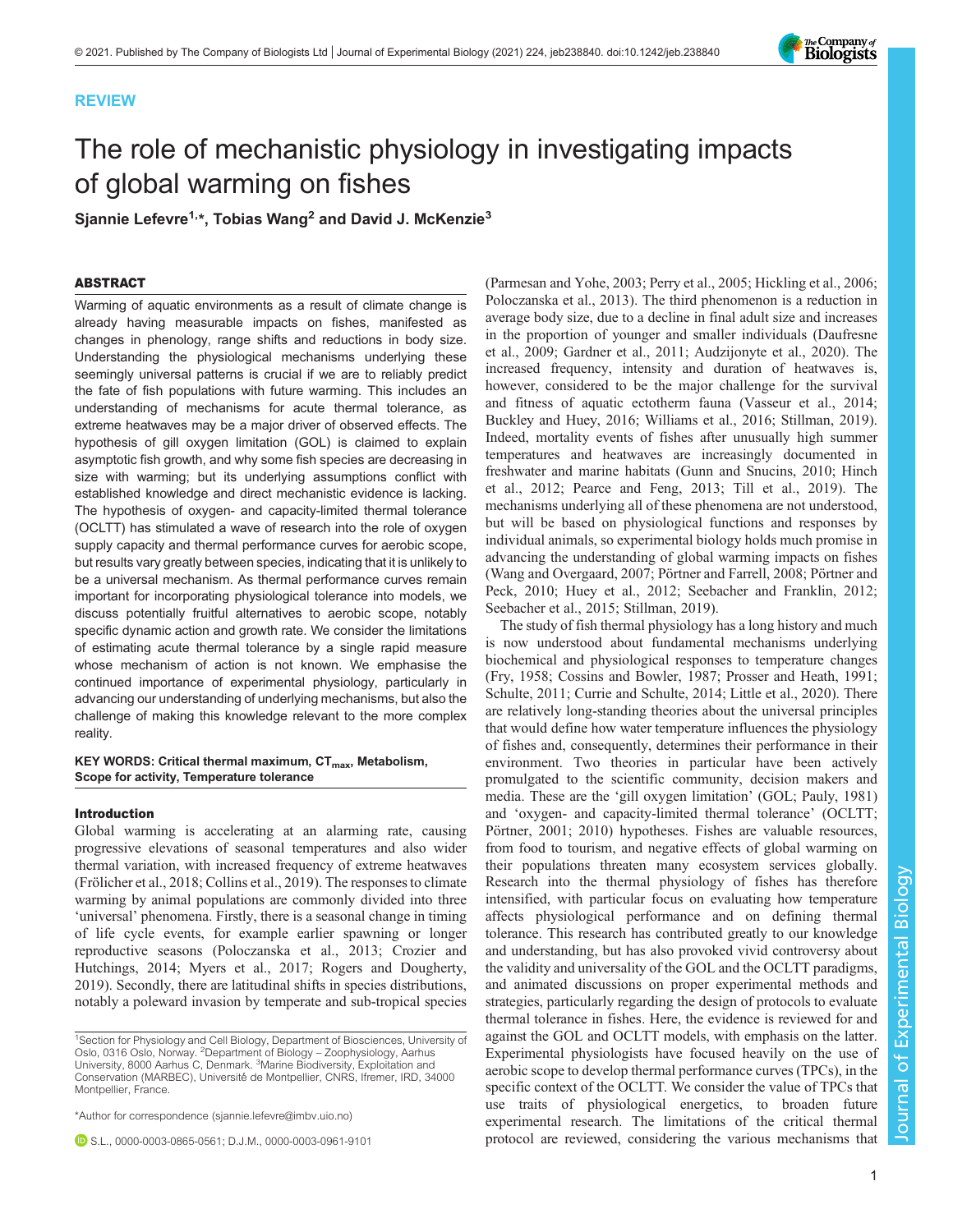can be involved in morbidity and mortality from thermal stress on different time scales. The review concludes by considering the value of laboratory and field studies, in understanding mechanisms of thermal tolerance in fishes and the physiological impacts of global warming on natural populations.

#### Universal patterns – universal explanations?

The GOL paradigm has been proposed as a universal physiological mechanism to explain the global decline in adult size of many fish species [\(Pauly, 1981](#page-11-0); [Cheung et al., 2012](#page-8-0)). The OCLTT hypothesis has a much broader scope; it seeks to explain all elements of thermal tolerance in fishes, by defining their ability to perform over their natural thermal range (or when exposed to future warming scenarios), as well as their absolute upper and lower tolerance boundaries [\(Pörtner, 2010](#page-11-0)). Both paradigms focus on cardiorespiratory physiology and the capacity to supply oxygen for aerobic metabolism when fishes are warmed. The basic premise is that, because water is relatively poor in oxygen, meeting requirements for aerobic metabolism may become challenging when metabolic rate is raised by warming. There are, however, distinct mechanistic physiological details to each model, and distinct reasons why they are the focus of controversy.

## The gill oxygen limitation paradigm

That adult body size decreases in fish grown at warm temperatures is fairly well established based on laboratory and field measurements [\(Audzijonyte et al., 2019;](#page-8-0) [Hume, 2019](#page-10-0); [Loisel et al., 2019](#page-10-0)), and is referred to as the temperature–size rule (TSR; [Atkinson, 1994\)](#page-8-0). The mechanisms underlying the TSR remain to be understood and have been carefully reviewed [\(Verberk et al., 2021\)](#page-12-0). Although initial theories focused on life history traits ([Angilletta and Dunham, 2003](#page-8-0); [Angilletta et al., 2004; Arendt, 2011\)](#page-8-0), there has been growing interest in a potential role for oxygen supply in fishes, stimulated to some extent by the GOL paradigm ([Hoefnagel and Verberk, 2015](#page-10-0); [Leiva et al., 2019](#page-10-0); [Rubalcaba et al., 2020;](#page-11-0) [Verberk et al., 2021\)](#page-12-0). The GOL model proposes that, as fishes grow, body volume increases proportionally more than gill respiratory surface area, due to geometric volume-to-surface scaling of spherical bodies. Fishes would therefore become increasingly less able to meet their oxygen requirements as they grow and are proposed to reach maximum size when their gills can only meet oxygen demands of basal metabolism. That is, larger fish would eventually have no aerobic scope (AS), which is defined as the capacity to provide oxygen for all aerobic activities beyond basal maintenance [\(Fry, 1971\)](#page-9-0). Such activities include tissue anabolism and growth [\(Pauly, 1981;](#page-11-0) [Cheung et al.,](#page-8-0) [2011\)](#page-8-0). As warming raises basal oxygen demands, the GOL model predicts that the limited branchial capacity for oxygen uptake would occur at smaller maximum sizes, and has therefore been used to project global declines in fish size in a warmer future ([Cheung et al.,](#page-8-0) [2011, 2012](#page-8-0); [Pauly and Cheung, 2017](#page-11-0)).

The GOL model is not, however, supported by physiological knowledge or data. Fish gills are folded surfaces, and there is no theoretical support for the notion that they suffer from surface-tovolume constraints of spherical bodies ([Lefevre et al., 2017, 2018\)](#page-10-0). Data on multiple fish species show that AS does not decline with mass ([Killen et al., 2016; Lefevre et al., 2017](#page-10-0); [Audzijonyte et al.,](#page-8-0) [2019](#page-8-0); [Blasco et al., 2020a](#page-8-0) preprint). The model also disregards universal allometric scaling of basal metabolic rate with mass in animals ([Schmidt-Neilsen, 1982;](#page-12-0) [Killen et al., 2010](#page-10-0)). Many studies focus on food limitation as the causative factor for declining fish sizes in the field [\(Morita et al., 2015; Myrvold and Kennedy, 2015](#page-11-0); [Dantas et al., 2019;](#page-9-0) [Huret et al., 2019](#page-10-0); [Queiros et al., 2019\)](#page-11-0).

Reduced size with warming may also reflect changes to life history traits that cause an earlier shift from investment in somatic growth to investment in reproduction, resulting in smaller asymptotic size [\(Audzijonyte et al., 2016; Audzijonyte and Richards, 2018](#page-8-0)).

Although the GOL model is fundamentally flawed, this does not mean that oxygen supply as such might not be one factor underlying the TSR in water-breathing ectotherms [\(Atkinson et al., 2006](#page-8-0); [Hoefnagel and Verberk, 2015; Leiva et al., 2019;](#page-10-0) [Rubalcaba et al.,](#page-11-0) [2020;](#page-11-0) [Verberk et al., 2021\)](#page-12-0). The theory of 'maintain aerobic scope and regulate oxygen supply' (MASROS) proposes that evolution has modified growth trajectories to avoid oxygen limitation at warm temperatures. If warming causes standard metabolic rate (SMR; basal metabolic rate at the temperature) to rise more steeply with mass than maximum metabolic rate (MMR; maximum rate of oxygen consumption at the temperature), this will reduce AS (calculated as MMR–SMR) with increasing mass. If AS is lower at high temperatures, fishes may limit some oxygen-demanding activities, like foraging and growth, if these would constrain their ability to face transient demanding conditions such as disease, episodes of hypoxia or predator attack [\(Atkinson et al., 2006](#page-8-0); [Verberk et al., 2021](#page-12-0)). Modelling provides some support for this, indicating that oxygen supply capacity might decline with body mass in aquatic ectotherms at warm temperatures [\(Rubalcaba et al.,](#page-11-0) [2020\)](#page-11-0). Such modelling is, however, largely based on metabolic data that were collated from separate studies. Datasets that include several temperatures and a sufficiently large range of body masses for a single species, to determine the scaling exponents for metabolic traits accurately, are very rare. In Atlantic cod Gadus morhua, [Tirsgaard et al. \(2015\)](#page-12-0) found that SMR rose more steeply than MMR with mass at warm temperatures (15 and 20°C) but not at cooler ones (2, 5 and 10°C), but the slope for MMR did not decline at higher temperature. In European perch Perca fluviatilis, the slopes for MMR and AS did appear to be lower at 28°C compared with 20°C, and Christensen et al. (2020) concluded that a reduction in AS at the optimal temperature  $(AS<sub>Topt</sub>)$  with body size was due to limitations of gas transfer. [Messmer et al. \(2017\)](#page-10-0) found that the slope for MMR was significantly higher at 33°C than at 28.5°C, while the slope for AS did not differ. Although more studies of this nature are clearly needed, the examples illustrate that caution is warranted when using cross-species data to model the response of individual species. Overall, the MASROS theory still awaits concrete evidence.

If constraints on oxygen supply do occur with increasing size in aquatic ectotherms, this might render larger animals less able to perform aerobic activities at warm temperatures ([Rubalcaba et al.,](#page-11-0) [2020\)](#page-11-0). It is interesting, therefore, that acute thermal tolerance declines with body size in many fish species (reviewed by [McKenzie et al., 2020\)](#page-10-0). [Blasco et al. \(2020a](#page-8-0) preprint) evaluated the capacity of Nile tilapia Oreochromis niloticus to perform intense aerobic exercise when acutely warmed and found a negative relationship between body mass and the temperature at which animals fatigued. This was linked to a very significant mass-related decline in MMR achieved at fatigue, which may indicate that the warming challenge revealed constraints on capacity for oxygen supply in larger animals [\(Blasco et al., 2020a](#page-8-0) preprint). Effects of mass on oxygen supply capacity, and potential links to tolerance of warming, are therefore topics for further research.

### The oxygen- and capacity-limited thermal tolerance paradigm

Although the OCLTT paradigm has been proposed as a universal explanation for the influence of temperature on performance in fishes [\(Pörtner, 2010\)](#page-11-0), the hypothesis is intensely debated with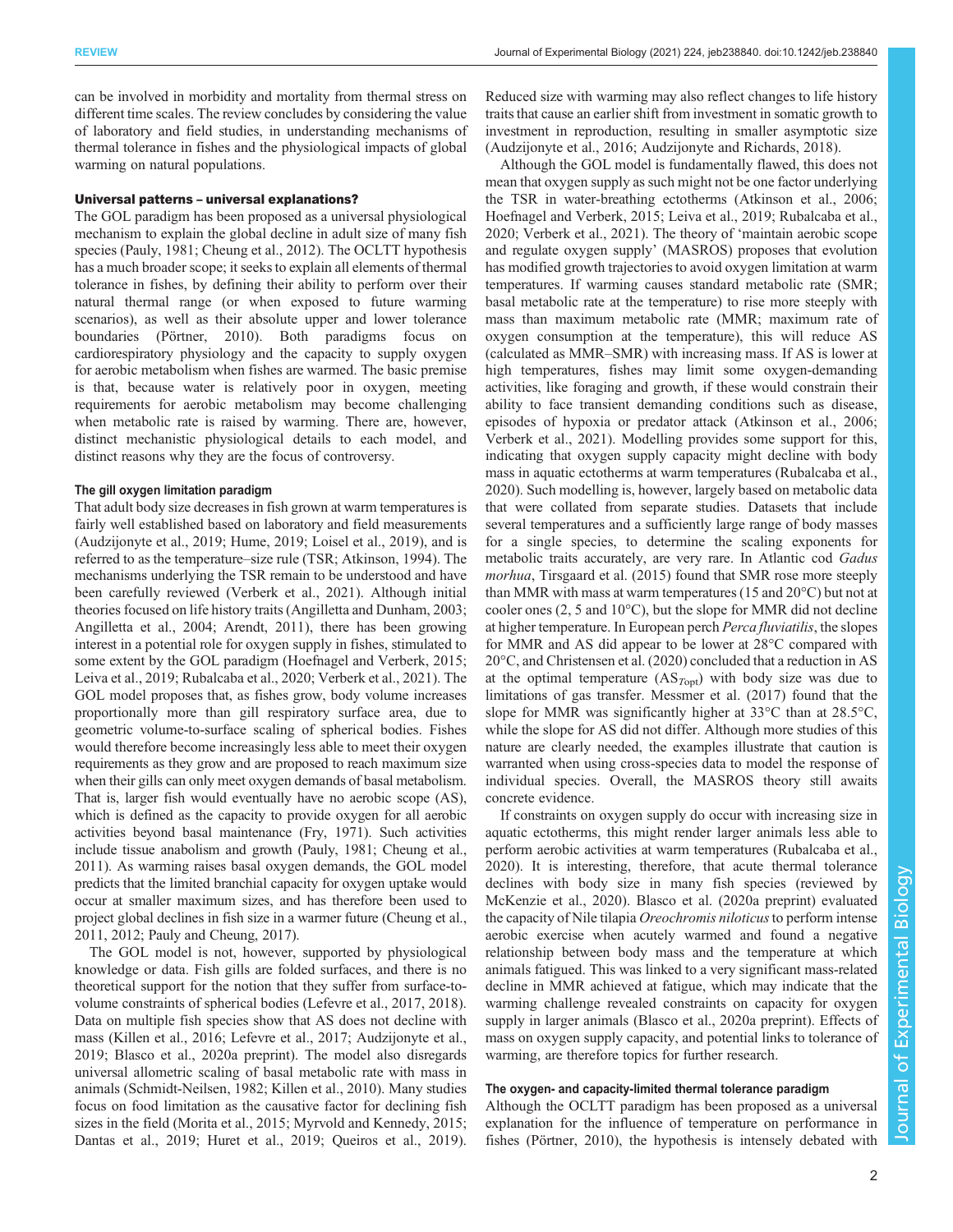<span id="page-2-0"></span>various reviews and experimental studies voicing major criticisms [\(Clark et al., 2013](#page-9-0); [Pörtner, 2014;](#page-11-0) [Farrell, 2016](#page-9-0); [Jutfelt et al., 2018\)](#page-10-0). The OCLTT paradigm is directly based on the Fry paradigm that describes a TPC for AS in fishes ([Fry, 1947, 1971\)](#page-9-0). Briefly, fishes are exposed (either acutely, acclimated or acclimatised) to a range of temperatures, then SMR and MMR are measured by respirometry, to calculate AS [\(Fry, 1971\)](#page-9-0). In the Fry and OCLTT paradigms, a unimodal curve for AS is expected due to the assumed differential thermal responses of SMR and MMR: SMR would increase exponentially due to direct kinetic effects, while the increase in MMR is assumed to increase up until a maximum extent defined by cardiorespiratory capacity, beyond which it increases no further [\[Fry, 1971](#page-9-0); see explanatory figures in [McKenzie et al. \(2016\)](#page-10-0) and Pörtner (2010)]. This would then reveal the temperature where AS is maximal, which would presumably be the optimal temperature  $(T_{opt,AS})$  for physiological performance. The TPCs for AS have been reported in many species, with MMR measured either in a swimming respirometer or by chasing to exhaustion. Indeed, swimming or chasing fish to exhaustion has become the norm to describe AS for most fish physiologists.

It seems intuitive that aerobic capacity is linked to Darwinian fitness, as fish will die if unable to escape from predators or unable to forage and feed. Moreover, although fish can survive for some time without allocating energy to growth and reproduction, both are essential for fitness. Fitness is, however, the outcome of a complex interplay among physiology, behaviour and ecology. Thus, while it may seem straightforward to assume that any reduction in AS will reduce fitness ([Fry, 1971;](#page-9-0) [Pörtner and Farrell, 2008](#page-11-0)), direct evidence is lacking. Furthermore, different species have different life histories and many may rarely utilise their full AS, making it a complex task to predict how short- or long-term reductions in AS affect fitness in the wild. In addition to the problems of linking AS to fitness, the universality of the OCLTT hypothesis is questioned by empirical data. Many species do not show a unimodal TPC for AS, and maintain high AS until very close to critical temperatures ([Lefevre,](#page-10-0) [2016;](#page-10-0) see [Table S1](http://jeb.biologists.org/lookup/doi/10.1242/jeb238840.supplemental)). Within a large diversity of species (Fig. 1) it is clear that, in some, AS does decrease at high temperatures, but in others, AS increases across the entire thermal tolerance range, while numerous species maintain AS over a broad range of biologically relevant temperatures. The shape of the TPC for AS could depend on many factors, such as life stage, climatic region and abiotic habitat characteristics. Methodological issues may also be significant. We explored these possible variables using a multiple correspondence analysis (MCA; [Fig. 2\)](#page-3-0) and, although there are major disparities among studies [\(Fig. 2A](#page-3-0)), there are some interesting tendencies.

Adults tend to reduce AS, while juveniles tend to maintain or increase AS ([Fig. 2](#page-3-0)B). A greater resilience of juveniles in terms of sustaining AS under exposure to environmental stressors has also been observed for the effect of elevated  $CO<sub>2</sub>$  [\(Lefevre, 2019\)](#page-10-0), although interpretation is complicated by the limited number of studies on different life stages of the same species. In sockeye salmon *Oncorhynchus nerka*, reduced AS with warming has been reported regardless of life stage [\(Brett, 1964;](#page-8-0) [Lee et al., 2003](#page-10-0); [Eliason et al., 2011\)](#page-9-0); in common triplefin Forsterygion lapillum, AS is reduced in juveniles [\(McArley et al., 2018\)](#page-10-0), but effects were mixed in adults [\(Khan and Herbert, 2012; Khan et al., 2014\)](#page-10-0).

Regarding region and temperature range [\(Fig. 2](#page-3-0)C), some polar species tend to reduce AS [\(Lowe and Davison, 2006;](#page-10-0) [Seth et al.,](#page-12-0) [2013\)](#page-12-0) while others maintain it [\(Seth et al., 2013;](#page-12-0) [Drost et al., 2016](#page-9-0); [Kunz et al., 2018](#page-10-0)). Sub-tropical species more often maintain [\(Marras et al., 2015;](#page-10-0) [Fu et al., 2018](#page-9-0); [Laubenstein et al., 2018](#page-10-0); [Frenette et al., 2019](#page-9-0); [Mohammadi et al., 2019](#page-11-0)) or increase AS ([Fry,](#page-9-0) [1947; Claireaux et al., 2006](#page-9-0); [Tu et al., 2012](#page-12-0); [Pang et al., 2016](#page-11-0); [Zhou](#page-12-0)



Fig. 1. Taxonomic orders to which species in different studies belong. For each study, it was determined whether the aerobic scope at the highest temperature used was decreased, increased or maintained compared with the temperature at which it was maximised. Compared with the number of species in the order, salmonids stand out as having been studied particularly often. The large number of studies on Perciformes is not surprising given that the order comprises almost a third of all fish species. The plot was generated using circlize (v.0.4.12; [Gu et al., 2014;](#page-9-0) [https://cran.r-project.org/](https://cran.r-project.org/package=circlize) [package=circlize](https://cran.r-project.org/package=circlize)) with R (v.4.0.2; <https://www.r-project.org/>) in RStudio (v.1.3.1093;<https://rstudio.com/>). All collected details and references are available in [Tables S1 and S2.](http://jeb.biologists.org/lookup/doi/10.1242/jeb238840.supplemental)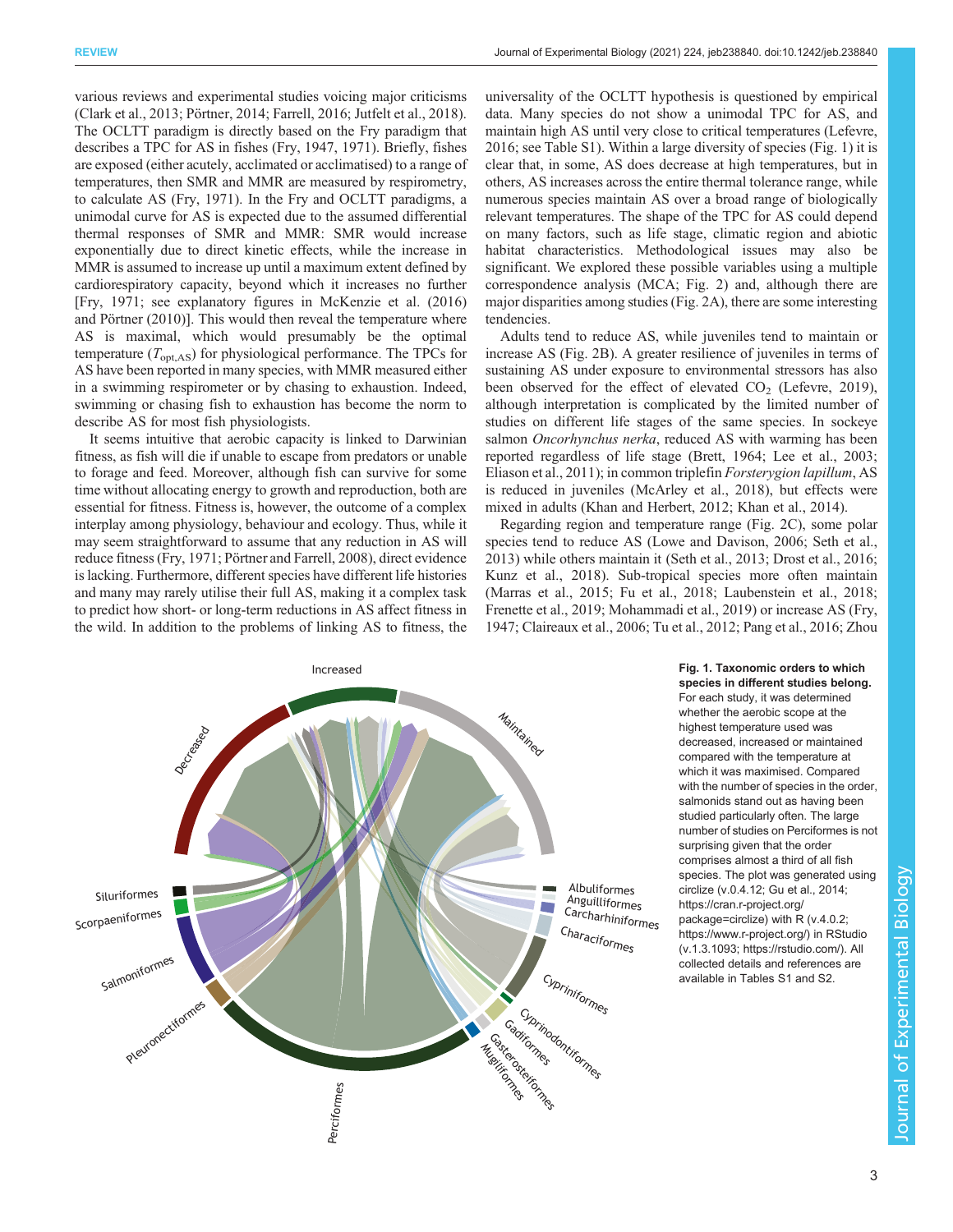<span id="page-3-0"></span>

Fig. 2. Multiple correspondence analysis bi-plot. Plots showing the aerobic scope response as a supplementary variable (triangles) and individual study/species data points coloured by (A) whether AS was decreased, maintained or increased in response to elevated temperature, (B) life stage, (C) region, (D) salinity, (E) temperature treatment regime and (F) treatment time frame. Data were analysed and plotted using factoextra (v.1.0.7; [https://cran.r-project.org/package=factoextra\)](https://cran.r-project.org/package=factoextra), FactoMineR (v.2.4; [Le et al., 2008](#page-10-0);<http://factominer.free.fr/>) and ggplot2 (v.3.3.3; [Wickham, 2016](#page-12-0); [https://ggplot2.tidyverse.org\)](https://ggplot2.tidyverse.org) with R (v. 4.0.2) in RStudio (v.1.3.1093). All collected details are available in [Tables S1 and S2](http://jeb.biologists.org/lookup/doi/10.1242/jeb238840.supplemental).

[et al., 2019](#page-12-0); [Crear et al., 2019](#page-9-0), [2020\)](#page-9-0). This pattern may reflect that sub-tropical species are more likely to occur over a broad temperature range with larger variations and thus be eurythermal, while polar and tropical species are adapted to a more narrow temperature range and are typically considered stenothermal. A cross-species analysis found that species with higher  $T_{opt,AS}$  also tended to have a relatively higher  $AS<sub>Topt</sub>$ , but there was no correlation, and hence no trade-off, between this  $AS<sub>Tont</sub>$  and breadth of the thermal range ([Nati et al., 2016\)](#page-11-0).

While one might not expect salinity itself to play a major role in how temperature affects AS, the majority of freshwater fishes studied maintain or increase AS, while AS is reduced in half the marine species studied (Fig. 2D; [Table S1\)](http://jeb.biologists.org/lookup/doi/10.1242/jeb238840.supplemental). This may be a result of many freshwater species living in more variable thermal environments (i.e. lakes or rivers) than most marine species. Some of the most heattolerant freshwater species, in terms of AS, are the barramundi Lates *calcarifer* that maintain AS from 23 to  $38^{\circ}$ C ([Norin et al., 2014, 2016](#page-11-0); [Gomez Isaza et al., 2019\)](#page-9-0), the hot-springs population of lake Magadi tilapia Alcolapia grahami with highest AS at 39°C [\(Wood et al.,](#page-12-0) [2016\)](#page-12-0), and central stoneroller Campostoma anomalum and Southern redbelly dace Chrosomus erythrogaster that maintain AS from 10 to 30°C [\(Frenette et al., 2019](#page-9-0)). Most of the marine species that decrease AS are tropical coral reef cardinalfishes (Apogonidae) and damselfishes (Pomacentridae) ([Nilsson et al., 2009](#page-11-0); [Gardiner et al.,](#page-9-0) [2010;](#page-9-0) [Rummer et al., 2014](#page-11-0); [Motson and Donelson, 2017](#page-11-0); [Laubenstein et al., 2019\)](#page-10-0). Other marine species seem more resilient [\(Duthie, 1982](#page-9-0); [Mallekh and Lagardere, 2002; Marras et al., 2015](#page-10-0); [Mazloumi et al., 2017](#page-10-0); [Laubenstein et al., 2018;](#page-10-0) [Crear et al., 2019,](#page-9-0) [2020;](#page-9-0) [Bouyoucos et al., 2020;](#page-8-0) [Table S1](http://jeb.biologists.org/lookup/doi/10.1242/jeb238840.supplemental)).

In addition to biological factors inherent to each species, there are methodological factors that may influence study outcomes. There is a problem of researchers using poor experimental methods, despite numerous papers describing best-practices ([Clark et al., 2013](#page-9-0); [Norin and](#page-11-0) [Clark, 2016](#page-11-0); [Rummer et al., 2016;](#page-11-0) [Svendsen et al., 2016](#page-12-0)). Studies with flawed respirometry are obviously unsound and pollute the literature with invalid data, irrespective of how highbrow the hypothesis and impactful the journal. Common flaws include very short recovery times after handling, no mixing devices in respirometers, and very short measurement periods to estimate metabolic traits. Ideally, fish should not be air-exposed when transferred, given at least 4 h recovery (overnight is best), then measured for at least 24 h.

Beyond these methodological faux pas, the form of an AS curve may be affected by the choice of exposure temperatures, especially how these relate to the acclimation (or acclimatisation) temperature and the natural thermal range of the species. The number of test temperatures is often limited, due to the labour-intensive and lengthy nature of respirometry, and criteria for selecting the highest temperature vary among studies. In roughly a third of studies, upper temperature was based on climate change projections, while in another large group, upper temperature was based on current average maxima. A limited number of studies used temperatures that are either lower or higher than the ecologically relevant range [\(Table S1\)](http://jeb.biologists.org/lookup/doi/10.1242/jeb238840.supplemental). Not surprisingly, in studies where the highest chosen temperature is lower than the maximum of the natural thermal range, AS increases with temperature, although this pattern can also be observed for some species exposed to temperatures that exceed their ecologically relevant maximum (Fig. 2E).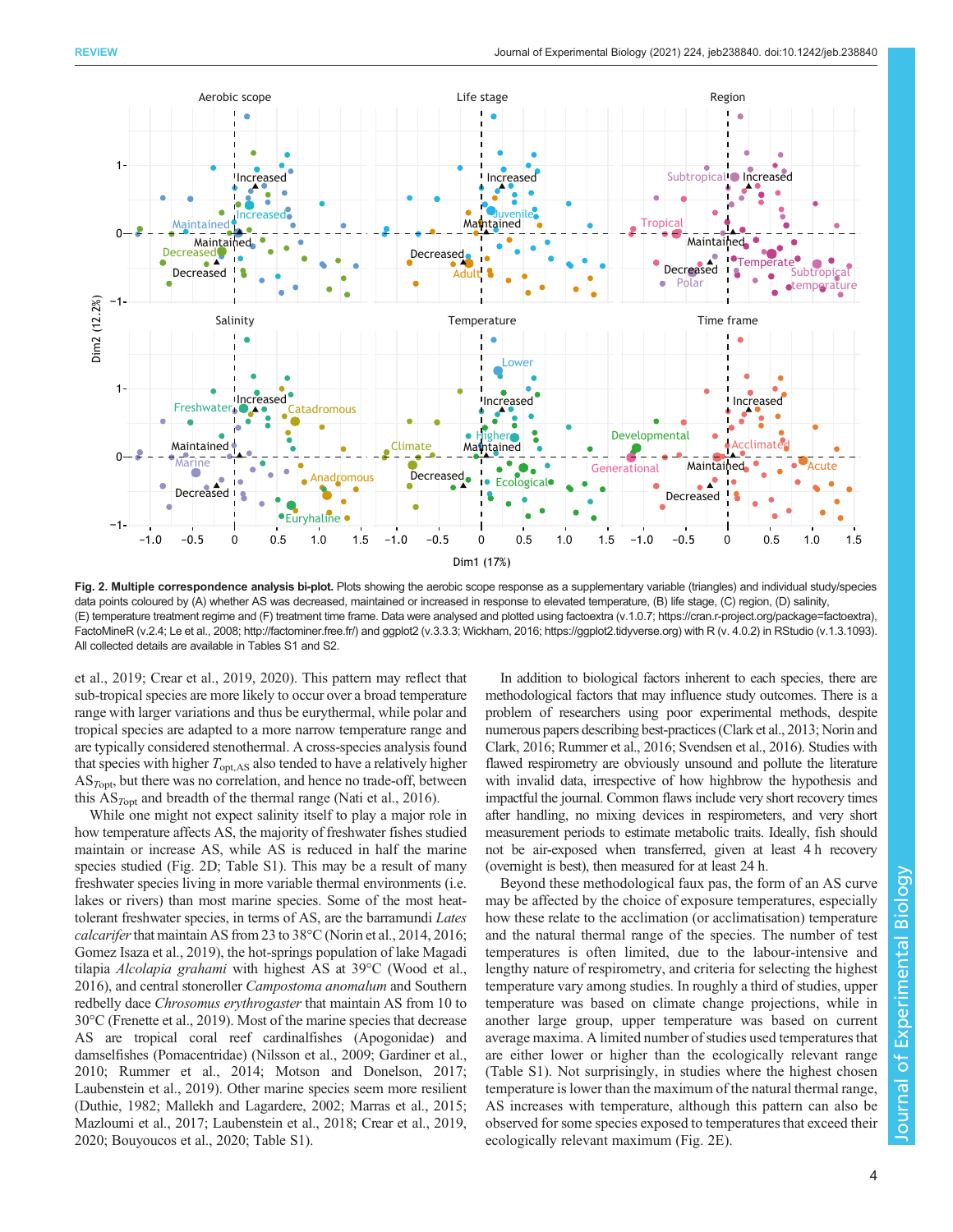A key methodological constraint for laboratory experiments is the difficulty of replicating the time scale at which climate change is occurring, which questions their ecological validity. The general expectation is that longer acclimation should be beneficial, giving the fish time to make compensatory physiological modifications that enable AS to be maintained over a broad range of temperatures, i.e. reduced SMR and/or increased MMR in acclimated versus nonacclimated individuals. In other words, longer acclimation periods make it less likely to find a decline in AS at upper temperatures [\(Lefevre, 2016\)](#page-10-0). The number of studies using an acclimation period of several weeks and even months has now increased [\(Habary et al.,](#page-9-0) [2017](#page-9-0); [Motson and Donelson, 2017](#page-11-0); [Slesinger et al., 2019](#page-12-0); [Vagner](#page-12-0) [et al., 2019; Zhou et al., 2019\)](#page-12-0), although studies using transgenerational and developmental acclimation remain quite rare. In three coral reef wrasses (Labridae), AS at elevated temperature did not improve with developmental exposure, and the same was the case for spiny chromis damselfish Acanthochromis polyacanthus [\(Laubenstein et al., 2019\)](#page-10-0), although in this case AS at elevated temperature was restored with transgenerational acclimation ([Munday et al., 2017\)](#page-11-0). Transgenerational studies on reproduction, growth and size [\(Salinas and Munch, 2012](#page-12-0); [Shama](#page-12-0) [et al., 2014](#page-12-0); [Donelson and Munday, 2015; Donelson et al., 2016](#page-9-0); [Loisel et al., 2019\)](#page-10-0) indicate that there is potential for adaptation of these traits, even in the most sensitive species. In addition to exploring the role of transgenerational acclimation on whole-animal performance, epigenetics and gene expression analyses are increasingly being probed to gain insights into underlying mechanisms ([Veilleux et al., 2015](#page-12-0); [Bernal et al., 2018](#page-8-0); [Chen](#page-8-0) [et al., 2018;](#page-8-0) [Metzger and Schulte, 2018](#page-11-0); [Ryu et al., 2018,](#page-11-0) [2020\)](#page-12-0). Another means of making temperature treatments more realistic is to use a fluctuating regime; in lake trout Salvelinus namaycush the AS of fish held and measured at 10°C was significantly improved by daily short exposures to 17<sup>o</sup>C ([Guzzo et al., 2019\)](#page-9-0). When considering the data collectively, the inclusion of more long-term studies does not, however, reveal a clear effect of time scale of acclimation ([Fig. 2](#page-3-0)F). That is, among studies that compared acute and longer acclimation periods, there are several cases where AS at high temperatures is lower after longer acclimation. For example, barramundi increased MMR and AS with an acute temperature increase from 23°C and were highest at the highest temperature of 38°C, largely due to a faster increase in MMR then SMR. However, after 5 weeks of acclimation, AS at 29 and 38°C was similar, mainly due to a reduction in MMR [\(Norin et al., 2014\)](#page-11-0). A very similar pattern was observed in black sea bass Centropristis striata [\(Slesinger et al., 2019](#page-12-0)). In common triplefin, there was a reduction in AS after 12 weeks at 24°C, but AS was higher after 4 weeks of acclimation ([Khan et al., 2014; McArley et al., 2017\)](#page-10-0). Looking at an even longer perspective, in populations of threespined stickleback (Gasterosteus aculeatus) with different evolutionary thermal histories, fish from warmer lakes often had lower AS than fish from colder lakes, and the response to acclimation was more consistent across populations from warmer lakes [\(Pilakouta et al., 2020](#page-11-0)). More studies are necessary to confirm this pattern, but it raises a question regarding AS and MMR as measures that are assumed to be set by limitation. If it is beneficial to have higher AS at higher temperature, and it is evidently physiologically possible for fishes to achieve a higher AS (i.e. the cardiorespiratory system is capable of delivering the oxygen needed), then why, in some cases, does MMR decline with time? Perhaps there are costs of having a high MMR (e.g. a large respiratory surface area increases infection risk and need for ion regulation), which may be higher at high temperature, such that if

the achievable maximum is not actually needed to achieve sufficient oxygen supply, it is more beneficial to reduce MMR slightly.

Recently it has been argued that AS, as measured in most of the studies discussed above, is not an appropriate measure of aerobic capacity and that 'Analyses of the OCLTT should mimic natural conditions and consider routine activities displayed by the animal in the field, as well as minimising stress phenomena that would transiently mobilise functional reserves' [\(Pörtner et al., 2017](#page-11-0)). In other words, the MMR and AS measured during exercise in the laboratory over-estimate the aerobic capacity a fish would have under 'routine' conditions, for their activities in the wild. [Pörtner](#page-11-0) [et al. \(2017\)](#page-11-0) suggest 'functional capacity' and 'functional scope' as more relevant terms, although it is unclear how this performance should be measured in the laboratory to allow for experimentation and hypothesis testing. The boundaries for AS, as it is most commonly measured, are easy to interpret. The maximum (MMR) is the maximum oxygen supply rate, whether this reflects limitation or optimisation of cardiorespiratory systems. The minimum (SMR) is set by the minimum oxygen uptake needed to sustain basal life functions. That routine oxygen demand or 'functional scope' would be supply limited is not intuitive, given the knowledge we have of both the long-term plasticity (acclimation) and ability to increase, e.g. respiratory surface area. It should also be noted that in the above analyses ([Figs 1](#page-2-0) and [2\)](#page-3-0), for simplicity, the degree of reduction in AS has not been taken into account, but obviously varies ([Lefevre,](#page-10-0) [2016\)](#page-10-0). According to the OCLTT hypothesis, any reduction would represent a reduction in fitness, but this mechanistic link remains hypothetical.

Overall, it is clear from the growing number of papers that AS, measured by traditional means using enforced exercise, is not universally limited at warm temperatures, even if the OCLTT paradigm holds true for some salmonids and coral reef species [\(Table S1\)](http://jeb.biologists.org/lookup/doi/10.1242/jeb238840.supplemental). There has been further debate on the hypothesis and its underlying principles [\(Pörtner et al., 2017](#page-11-0); [Jutfelt et al., 2018\)](#page-10-0), but the current empirical data represent incontrovertible evidence that the OCLTT paradigm is not a universal principle underlying heat tolerance in fishes.

## Using the OCLTT paradigm in modelling

If, however, the OCLTT paradigm holds for a species, and there is a clear  $T_{\text{opt,AS}}$  within the ecologically relevant temperature range, then it can be a very useful tool for predicting impacts of global warming [\(Eliason et al., 2011](#page-9-0)), although an explicit link between AS and fitness remains to be demonstrated for any fish species. The form of AS curves has been used to explain ongoing effects of warming such as changes in fish population abundance [\(Pörtner and Knust,](#page-11-0) [2007\)](#page-11-0), failure of reproductive migrations [\(Eliason et al., 2011\)](#page-9-0) and the spread of invasive species ([Marras et al., 2015\)](#page-10-0). The OCLTT has also been used as a basis for modelling, for example of growth in the field. [Moyano et al. \(2020\)](#page-11-0) measured the Arrhenius breakpoint temperature and critical temperature for heart rate of Atlantic herring Clupea harengus in the laboratory, and showed that the number of days that temperature had been above this temperature over the past 20 years correlated with growth in the field over that period. The authors argue that these traits can therefore project further changes expected from ocean warming.

That aerobic capacity can be limiting is theoretically conceivable, given that ATP production must be aerobic to be sustainable. Whether this is limiting in practice for fish in the wild is another question, considering all the other factors that affect energy budgets and survival. Modelling distribution based on a TPC and projected temperature, regardless of which performance measure is used, may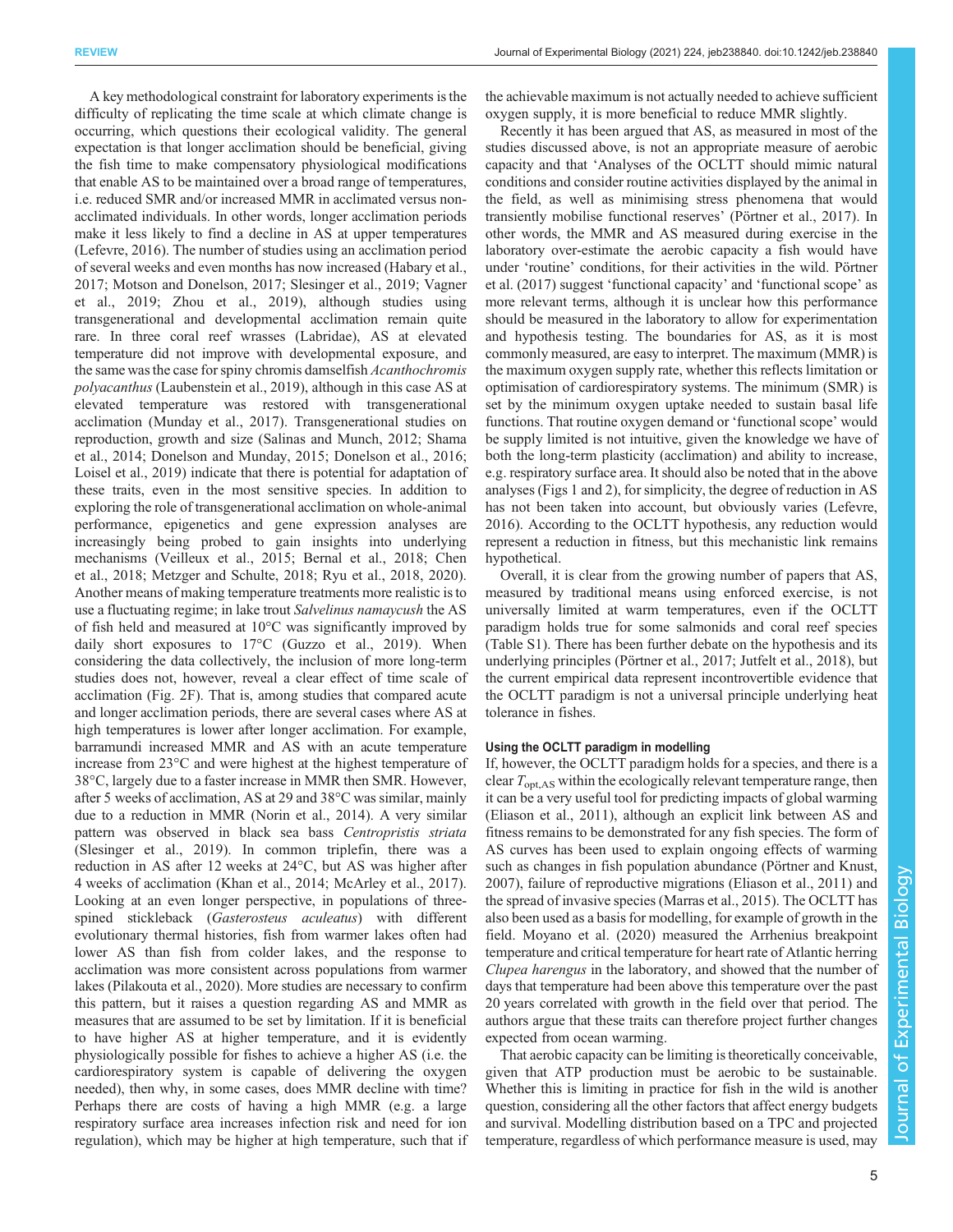indicate the absolute theoretical physiological limit for the distribution of a species, which can then reveal that certain areas may become uninhabitable. [Dahlke et al. \(2017\)](#page-9-0) measured egg survival for polar cod *Boreogadus saida* and Atlantic cod at various temperatures in the laboratory, and then mapped potential egg survival (PES) across the seas in the North, using information about known spawning sites from 1985 to 2004 as a baseline. They then projected changes in the PES across the region, concluding that suitable spawning habitat would shrink. The authors also measured oxygen uptake of the eggs over the same temperature range as egg survival was measured, but while egg survival dropped from 80% at 6°C to 40% at 9°C, oxygen uptake was highest at 9°C, and maintained at 12°C, where egg survival was almost zero. In this case, a limitation in oxygen supply would not seem to explain the reduced survival at 9°C. It could be contributing at 12°C, but without other measurements (e.g. anaerobic end-products, oxygen) it is difficult to separate cause and effect. As spawning is a crucial event in the life history of fishes, constraints on this stage are obviously important. The problem of spawning habitat contraction expected from ocean warming was recently emphasised using a multi-species analysis [\(Dahlke et al., 2020](#page-9-0)), where the patterns were attributed directly to OCLTT although it is not clear why, based on the information provided.

Rather than temperature effects on capacity for oxygen supply itself, [Deutsch et al. \(2020\)](#page-9-0) argue that a metabolic index, which includes hypoxia tolerance, may explain boundaries of the geographical ranges of species, somewhat similar to the 'oxygenand temperature-limited metabolic niche' framework proposed by [Ern \(2019\)](#page-9-0). Although these examples illustrate that it is certainly possible to model and project changes in distribution ranges using physiological traits, wider applicability is less certain. For many species, a 1–2°C increase in temperature would probably not restrict the theoretical physiological maximum for the distribution but, rather, expand it. Whether a species will actually be able to take advantage and expand its range depends on many other factors in addition to physiological performance, such as habitat and food requirements (e.g. [Feary et al., 2014](#page-9-0)). For many species, the adaptation capacity is unknown, as is the relative importance of different selection pressures [\(Crozier and Hutchings, 2014\)](#page-9-0).

## Thermal performance curves based on physiological energetics

Despite the controversy surrounding OCLTT, the TPC is a valuable concept in understanding thermal tolerance in fishes, towards predicting future effects of global warming. TPCs do require significant manpower, infrastructure and time, but it seems clear that long-term studies are essential for climate change research. For ectothermic fishes, all TPCs may share some common features, notably that performance and scope for activity are low at the cold end of the thermal range, but they then increase with warming due to thermodynamic effects of water on biochemical and physiological reactions ([Schulte et al., 2011;](#page-12-0) [Currie and Schulte, 2014\)](#page-9-0). Why (and if ) different performance measures decline beyond an optimum is a more complex question, and mechanisms may differ depending upon the trait in question [\(Clark et al., 2013](#page-9-0)). Furthermore, life history, morphological and physiological differences among species are likely to determine the ecological relevance of a given trait and therefore the usefulness of its TPC in investigating responses to climate warming at the population level [\(Clark et al.,](#page-9-0) [2013](#page-9-0)). There are TPCs based upon traits of cardiorespiratory physiology other than AS. Aerobic locomotor performance curves may be interesting for active species ([Bennett, 1990;](#page-8-0) [Claireaux](#page-9-0)

[et al., 2006;](#page-9-0) [Pang et al., 2013](#page-11-0); [Pang et al., 2016\)](#page-11-0). Cardiac performance curves ([Casselman et al., 2012; Anttila et al., 2014](#page-8-0); [Ferreira et al., 2014](#page-9-0)) are quick to perform but focus on a single organ and results are always interpreted in relation to the OCLTT. Here we consider TPCs for traits of physiological energetics, which rely on the integrated function of multiple organ systems, have an outcome that is readily related to fitness, and may apply to fishes of all lifestyles.

## Specific dynamic action

The specific dynamic action of food (SDA) response is the ubiquitous and transient rise in metabolism during digestion, and probably has both ecological and evolutionary relevance because it reflects processes and costs of nutrient handling, tissue turnover and deposition, hence growth [\(Jobling, 1994](#page-10-0); [McCue, 2006;](#page-10-0) [Wang](#page-12-0) [et al., 2006\)](#page-12-0). The response requires the integrated performance of multiple organs, including digestion and absorption by the gut, nutrient and oxygen transport by the cardiovascular system, nutrient handling by the liver, nutrient turnover and deposition in all body tissues, plus gas exchange at the gills to support the rise in aerobic metabolism as well as nitrogen excretion ([McCue, 2006](#page-10-0); [Wang](#page-12-0) [et al., 2006\)](#page-12-0). The SDA can occupy a sizable proportion of AS in fishes [\(Sandblom et al., 2014](#page-12-0); [Steell et al., 2019](#page-12-0)) and is considered, along with locomotor activity, to represent a major component of the overall cost of living [\(Jobling, 1994\)](#page-10-0). In some species, AS measured in digestion may exceed that measured in activity ([Steell](#page-12-0) [et al., 2019](#page-12-0)). The SDA response is measured by respirometry on animals that either feed spontaneously or are force-fed ([Chabot](#page-8-0) [et al., 2016](#page-8-0)). Measures of performance include the peak rate of oxygen uptake, duration of the response, and the SDA coefficient, which is the proportion of the SDA response to the amount of energy in the meal, i.e. how much of the meal's energy is used to digest it [\(McCue, 2006](#page-10-0); [Chabot et al., 2016](#page-8-0)). There are theoretical reasons to assume that warming should increase the peak, reduce the duration but not affect the coefficient, and this has some empirical support [\(Jobling and Davies, 1980](#page-10-0); [Jobling, 1994](#page-10-0); [McCue, 2006](#page-10-0); [Wang et al., 2006](#page-12-0); [Luo and Xie, 2008;](#page-10-0) [Steell et al., 2019\)](#page-12-0). The SDA performance can also, however, have a  $T_{opt}$  in some species such that warming can cause declines in performance, which can reflect local adaptation to thermal regimes [\(McKenzie et al., 2013](#page-10-0); [Tirsgaard et al., 2014](#page-12-0)). The response has been used to investigate the functional consequences of exposure to future warming scenarios [\(Sandblom et al., 2014](#page-12-0)) and the invasion potential of species and how this will be affected by warming ([Steell et al.,](#page-12-0) [2019\)](#page-12-0). As such, the SDA response seems to hold promise as a means of investigating thermal tolerance in fishes and predicting responses to future warming, and is not that much more challenging to perform than a TPC for AS.

### Growth

Like the SDA, growth depends on multiple physiological systems and behaviours including appetite, but with a temporal dimension that can provide much greater insight into how fishes are affected by temperature. Growth rate is a major component of life history strategies in fishes and global warming has been shown to affect growth [\(Metcalfe et al., 1995](#page-10-0); [Réale et al., 2010; Morrongiello et al.,](#page-11-0) [2012;](#page-11-0) [Audzijonyte et al., 2020](#page-8-0)). Growth TPCs have been developed extensively in aquaculture, where the objective is to maximise growth potential under farming conditions, so feed is provided ad libitum ([Jobling, 1994](#page-10-0); [Imsland and Jonassen, 2001;](#page-10-0) [Volkoff and](#page-12-0) [Rønnestad, 2020](#page-12-0)). The overall pattern of a growth TPC in farmed fishes is a progressive increase in rate with temperature up to a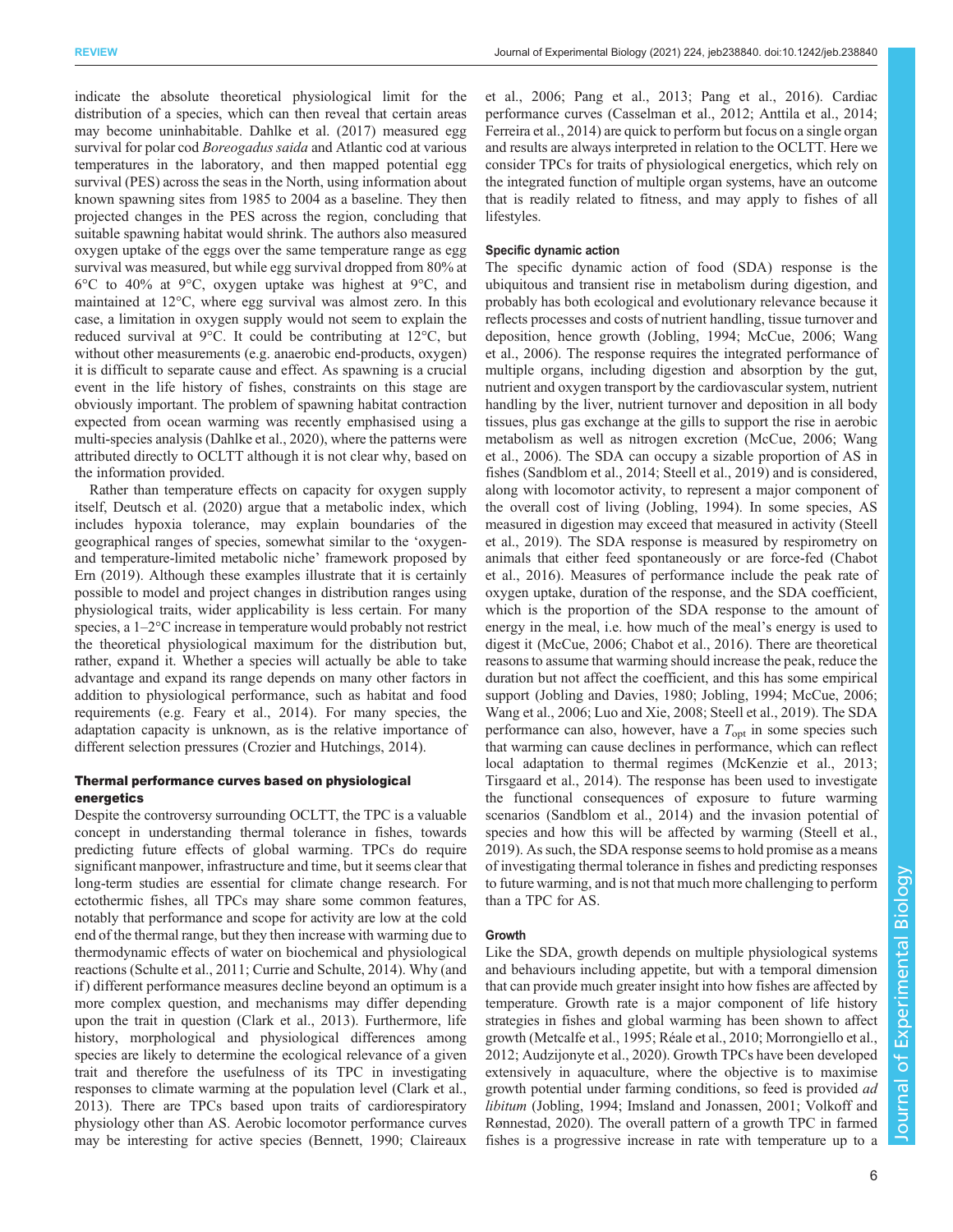maximum that is the optimum temperature for growth  $(T_{\text{opt,G}})$ ; this is followed by a decline beyond  $T_{opt,G}$  that can be very steep [\(Brett,](#page-8-0) [1979](#page-8-0); [Imsland and Jonassen, 2001](#page-10-0); [Volkoff and Rønnestad, 2020\)](#page-12-0). Scope for growth is determined by the balance of energy supply and demand, namely the difference between energy consumed in feed and energy dissipated to sustain metabolism [\(Brett, 1979](#page-8-0)). As temperatures rise to  $T_{\text{opt,G}}$ , thermal acceleration of metabolism provides for increased rates of feed intake, capacity for processing food, and the efficiency with which it is assimilated and deposited as tissue [\(Brett, 1979; Brett and Groves, 1979](#page-8-0); [Imsland and](#page-10-0) [Jonassen, 2001](#page-10-0); [Volkoff and Rønnestad, 2020](#page-12-0)). This provides for increased scope for growth, up to a maximum at  $T_{opt,G}$ . Beyond this, growth rates and scope for growth decrease because, while metabolic costs continue to increase with temperature, there is a progressive decline in feed conversion efficiency and appetite [\(Imsland and Jonassen, 2001;](#page-10-0) [Volkoff, 2020; Volkoff and](#page-12-0) [Rønnestad, 2020\)](#page-12-0). The reduced conversion efficiency may just reflect a changing balance of energy supply and demand, while the mechanisms that cause the decline in appetite are not yet understood [\(Volkoff and Rønnestad, 2020](#page-12-0)). One proximate cause of the decline in appetite may be impaired mitochondrial function as temperatures rise beyond the optimum ([Salin et al., 2016\)](#page-12-0), although the neural or endocrine pathways by which such sub-cellular effects are transduced into the observed feeding response remain to be explored [\(Volkoff and Rønnestad, 2020\)](#page-12-0).

Thus, fish physiologists would benefit from collaborating with aquaculture researchers. It is commonplace to couple growth studies with measures of feed intake in aquaculture; this reveals how temperature affects appetite and feed efficiency [\(Imsland and](#page-10-0) [Jonassen, 2001](#page-10-0)). Tank respirometry can then provide simple energy budgets on feeding, growing animals ([McKenzie et al., 2007](#page-10-0), [2012\)](#page-10-0). Variable thermal regimes can be incorporated, to improve ecological realism ([Morash et al., 2018](#page-11-0); [Guzzo et al., 2019\)](#page-9-0). Results can be interpreted further by sampling fish to measure thermal impacts at a cellular level, like oxidative damage, mitochondrial function and expression of heat shock proteins [\(Khan et al., 2014](#page-10-0); [Salin et al., 2016](#page-12-0); [Stillman, 2019](#page-12-0)). Furthermore, extreme events can be integrated into tank energetics studies, with downstream tissue sampling, for example to investigate whether there is evidence of cellular stress responses, from oxidative damage to expression of heat shock proteins ([Williams et al., 2016](#page-12-0); [Stillman,](#page-12-0) [2019](#page-12-0)) in different target organs and tissues (see below).

The advantage of growth rate as a TPC is that the response seems to be universal across fish species, with a definable  $T_{\text{out,G}}$  followed by a decline linked to reduced appetite [\(Volkoff and Rønnestad,](#page-12-0) [2020](#page-12-0)). Interestingly, in the Atlantic halibut Hippoglossus hippoglossus, the effects of temperature acclimation on growth and AS are not linked: growth declines at high temperatures while AS does not ([Gräns et al., 2014](#page-9-0)). The major drawbacks are the technical challenges of long-term growth studies and their lack of ecological realism. Growth rates of fishes in the wild are not solely driven by effects of temperature on energy demand, feed intake and scope for growth. Factors such as food availability, time and energy spent foraging, and how foraging rates are affected by perceived risks, will all contribute to the capacity of a fish to allocate energy to growth in the wild ([Holt and Jørgensen, 2015;](#page-10-0) [Guzzo et al., 2017](#page-9-0); [Neubauer and Andersen, 2019;](#page-11-0) [van Denderen et al., 2020\)](#page-12-0).

Growth rate seems, nonetheless, to be the most promising alternative TPC to those that focus on the OCLTT. In terms of experimental biology in climate change research, growth rate has been used to investigate mechanisms that define tolerance of warming in fishes [\(Gräns et al., 2014](#page-9-0); [Salin et al., 2016\)](#page-12-0) and to

develop dynamic energy budget models and to map habitat suitability ([Teal et al., 2012, 2018](#page-12-0)). [Childress and Letcher \(2017\)](#page-8-0) modelled a TPC for growth on wild salmonids based on repeated field observations and found that it returned a significantly lower  $T_{\text{opt,G}}$  than when modelled on data for growth of captive conspecifics, such that TPCs developed in the laboratory may over-estimate  $T_{\text{opt,G}}$  for wild fishes. Wild fishes also show weaker effects of temperature on growth rates than fish in aquaculture [\(van](#page-12-0) [Denderen et al., 2020\)](#page-12-0).

## Tolerance of extreme events

Not only the slow and long-term change in temperature with global warming impacts fishes. Extreme heatwave events, or thermal pulses, may cause increased morbidity and even direct mortality in fishes, either due to direct effects of temperature or to associated biotic interactions, such as increased susceptibility to parasites, disease and predation [\(Hinch et al., 2012;](#page-10-0) [Miller et al., 2014](#page-11-0); [Roberts et al., 2019](#page-11-0); [Till et al., 2019\)](#page-12-0). [Magel et al. \(2020\)](#page-10-0) found that heatwaves caused a 50% reduction in abundance and diversity in a coral reef fish community, notably due to emigration of several species, among which coral-dependent species never returned. This example highlights the complexity and severe consequences extreme temperature events can have, and why measures of acute and upper thermal tolerance limits remain ecologically relevant.

The upper limit of thermal tolerance that might be tested by heatwaves is typically estimated in the laboratory using the critical thermal maximum  $(CT_{max})$  protocol. Temperature is increased in increments until the fish loses equilibrium (LOE), an incipient lethal threshold because the moribund animal would be unable to escape the conditions ([Lutterschmidt and Hutchison, 1997](#page-10-0); [Beitinger and](#page-8-0) [Lutterschmidt, 2011](#page-8-0)). There are quite major limitations to the critical thermal protocol as an experimental tool [\(Rezende et al.,](#page-11-0) [2014;](#page-11-0) [Blasco et al., 2020b](#page-8-0)). Notably, the idea that the complexity of thermal tolerance limits can be captured by a single measure is a major oversimplification ([Rezende et al., 2014; Rezende and](#page-11-0) [Bozinovic, 2019](#page-11-0)). There are also methodological issues; particularly that the measured  $CT_{\text{max}}$  depends upon heating rate [\(Becker and Genoway, 1979;](#page-8-0) [Lutterschmidt and Hutchison, 1997](#page-10-0); [Rezende et al., 2014](#page-11-0); [Vinagre et al., 2015\)](#page-12-0). Furthermore, the mechanism(s) that causes LOE are not known ([Currie and Schulte,](#page-9-0) [2014; Healy et al., 2018](#page-9-0); [Blasco et al., 2020b\)](#page-8-0) and may differ among species and with warming rate (e.g. [Wang et al., 2014;](#page-12-0) [Brijs et al.,](#page-8-0) [2015;](#page-8-0) [Ekström et al., 2016](#page-9-0); [Ern et al., 2016;](#page-9-0) [Vinagre et al., 2016](#page-12-0); [Jutfelt et al., 2019](#page-10-0)). This lack of mechanistic understanding hinders comprehension of essential questions such as why fish species differ in their  $CT_{\text{max}}$ , or why it is modified by thermal acclimation [\(Currie](#page-9-0) [and Schulte, 2014; Comte and Olden, 2017b](#page-9-0); [McKenzie et al.,](#page-10-0) [2020\)](#page-10-0). Also, much of the search for physiological mechanisms underlying acute tolerance has focused on the function of organs that are critical for immediate survival, the heart and brain (e.g. [Friedlander et al., 1976; Ekström et al., 2014, 2017](#page-9-0); [Gilbert et al.,](#page-9-0) [2019;](#page-9-0) [Jutfelt et al., 2019\)](#page-10-0) ([Fig. 3](#page-7-0)) and mechanisms related to oxygen supply, such as mitochondrial function [\(Chung and Schulte, 2020\)](#page-9-0). This is a problem because dire effects on other organs may limit thermal tolerance during longer exposures to more benign temperature, but will not be identified with the same ease in current protocols. Thus, there is the danger that fast rates of temperature increments to determine  $CT_{\text{max}}$  will pinpoint the organs with the most immediate effects, namely the brain or the heart, but these organs are merely identified because destruction of their functions leads to immediate death. An equally destructive effect by heat on the intestines or the liver would kill the fish in days, and with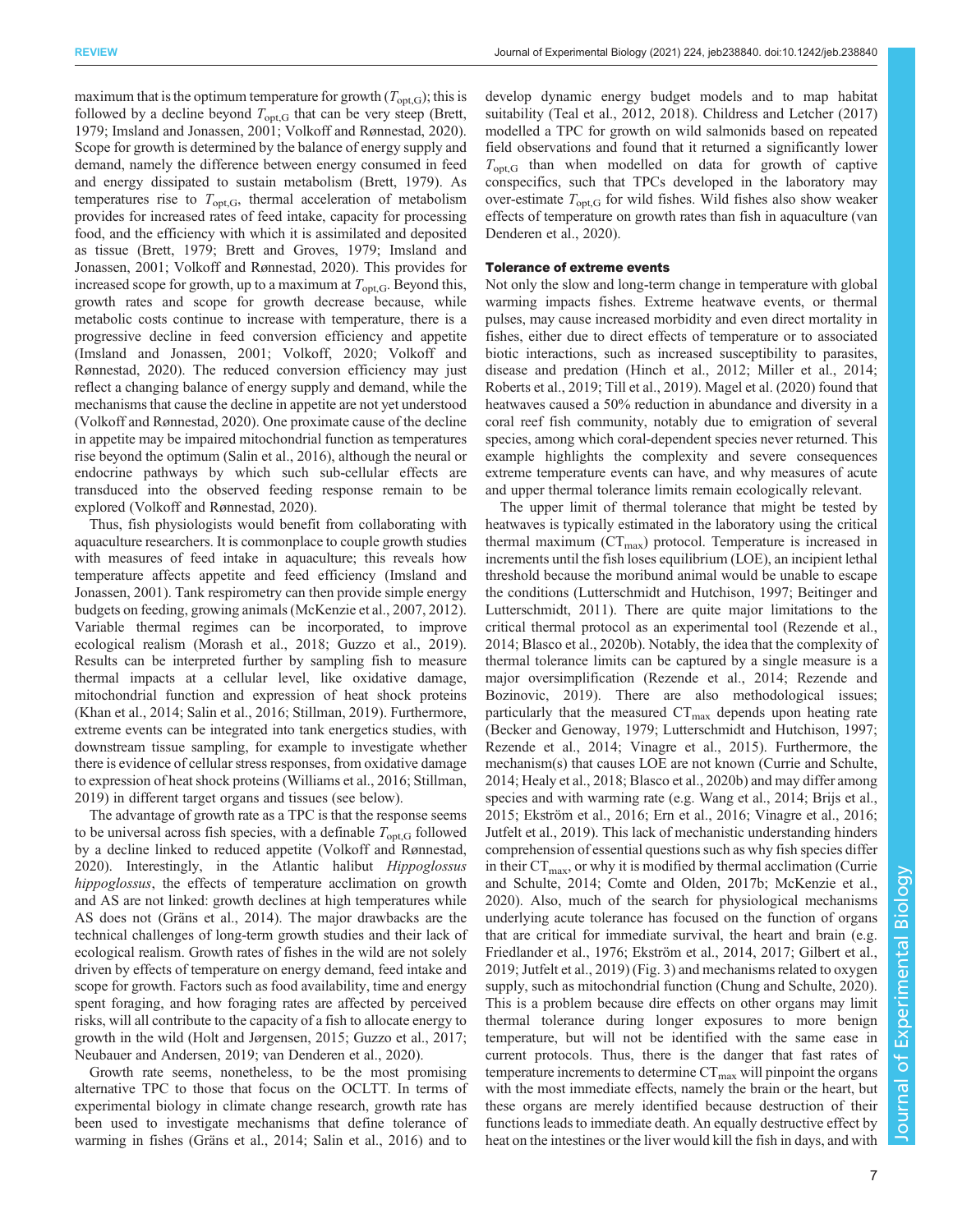<span id="page-7-0"></span>

Fig. 3. Upper thermal temperature as a function of time. The upper temperature that causes mortality and morbidity shows an exponential decline with exposure duration in ectotherms [\(Rezende et al., 2014\)](#page-11-0). Physiologists have focused on acute tolerance over time scales of hours (or less) using the critical thermal maximum protocol, where fish are warmed incrementally until loss of equilibrium due, presumably, to dysfunction of critical organs such as the nervous system and heart. Over longer durations, morbidity and mortality from chronic thermal stress may reflect impaired energy balance due to increased metabolic costs coupled with loss of appetite. The energy imbalance would reduce health, visible as increased parasite and bacterial loads, and reduce performance, in particular swimming ability. Thus, over longer durations at less extreme warm temperatures, major die-offs may occur due to disease and predation.

the same effect on fitness (i.e. no reproduction, no fitness). In other words, we tend to make the mistake that the organs with fastest effects are identified as the culprits for thermal tolerance, while the more correct picture is likely to be that most organs fail at similar temperatures, but the time course of the effects vary. Seeking a single ubiquitous mechanism that explains  $CT_{\text{max}}$  in all fish species therefore seems an illusion.

Nevertheless, the  $CT_{\text{max}}$  protocol has provided important knowledge about potential impacts of global warming on fishes, e.g. to demonstrate that tropical fish species live closer to their upper thermal limits and are, consequently, more vulnerable to future warming than temperate species [\(Comte and Olden, 2017a](#page-9-0); [Pinsky et al., 2019](#page-11-0)). Also, the latitudinal range boundaries of fishes and how these are being modified by global warming are related to their limits of thermal tolerance as measured by  $CT_{\text{max}}$ and the equivalent for cold tolerance  $(CT_{min})$  [\(Sunday et al., 2011,](#page-12-0) [2012](#page-12-0), [2019](#page-12-0)). Tolerance thresholds based upon fatigue from exercise performance are, potentially, preferable to LOE at  $CT_{\text{max}}$ , because fatigue may have a common physiological mechanism across all species [\(Steinhausen et al., 2008](#page-12-0); [Blasco](#page-8-0) [et al., 2020a](#page-8-0) preprint, [2020b](#page-8-0)). This does not move away from the limitations of having a single value that is expected to define 'tolerance' ([Rezende et al., 2014](#page-11-0)). As argued above, we need to move beyond the heart and brain and must consider other organ systems (osmoregulation, digestion, immune system) that may cause mortality and declines in fitness as a result of extreme events, and thresholds for such effects (Fig. 3).

Mortality, or reduced fitness due to carry-over effects ([Stillman,](#page-12-0) [2019](#page-12-0)), could depend upon impacts on multiple organ systems that become significant over time scales of days to weeks, rather than hours in the laboratory (Fig. 3). Coping with thermal stress may have physiological costs and consequences, for example in the increased production of heat shock proteins ([Kingsolver and](#page-10-0) [Woods, 2016](#page-10-0); [Williams et al., 2016\)](#page-12-0) that, coupled with a loss of appetite, would challenge energy balance at warm temperatures. This may weaken fishes and render them more at risk from predation and disease. Warm temperatures, especially pulse heat stress, can increase susceptibility to both parasites and bacterial infections over a time scale of days and weeks [\(Miller et al., 2014;](#page-11-0) [Bruneaux et al.,](#page-8-0) [2017;](#page-8-0) [Teffer et al., 2019](#page-12-0); [Claar and Wood, 2020](#page-9-0)), which can then cause further declines in physiological performance [\(Bruneaux](#page-8-0) [et al., 2017\)](#page-8-0). Examination of mortalities after heatwaves consistently finds evidence of high tissue bacterial and/or parasite loads, and disease is considered a major factor in die-offs ([Miller](#page-11-0) [et al., 2014;](#page-11-0) [Strepparava et al., 2018](#page-12-0); [Roberts et al., 2019\)](#page-11-0).

## Conclusions and perspectives

Our analysis aims to highlight the challenges experimental fish physiologists face when seeking to provide a mechanistic foundation to predict the effects of global warming. While the importance of physiology seems beyond intuitive dispute, we need evidence-based approaches in moving forward. The GOL hypothesis is not based on current knowledge and data. It has been valuable in focusing attention on a possible role for respiratory physiology in size-related differences in thermal tolerance, but should be disregarded as an explanation for why fishes might be shrinking. The evidence collected to date clearly indicates that the OCLTT is not a universal paradigm, so the time seems ripe to move on to different paradigms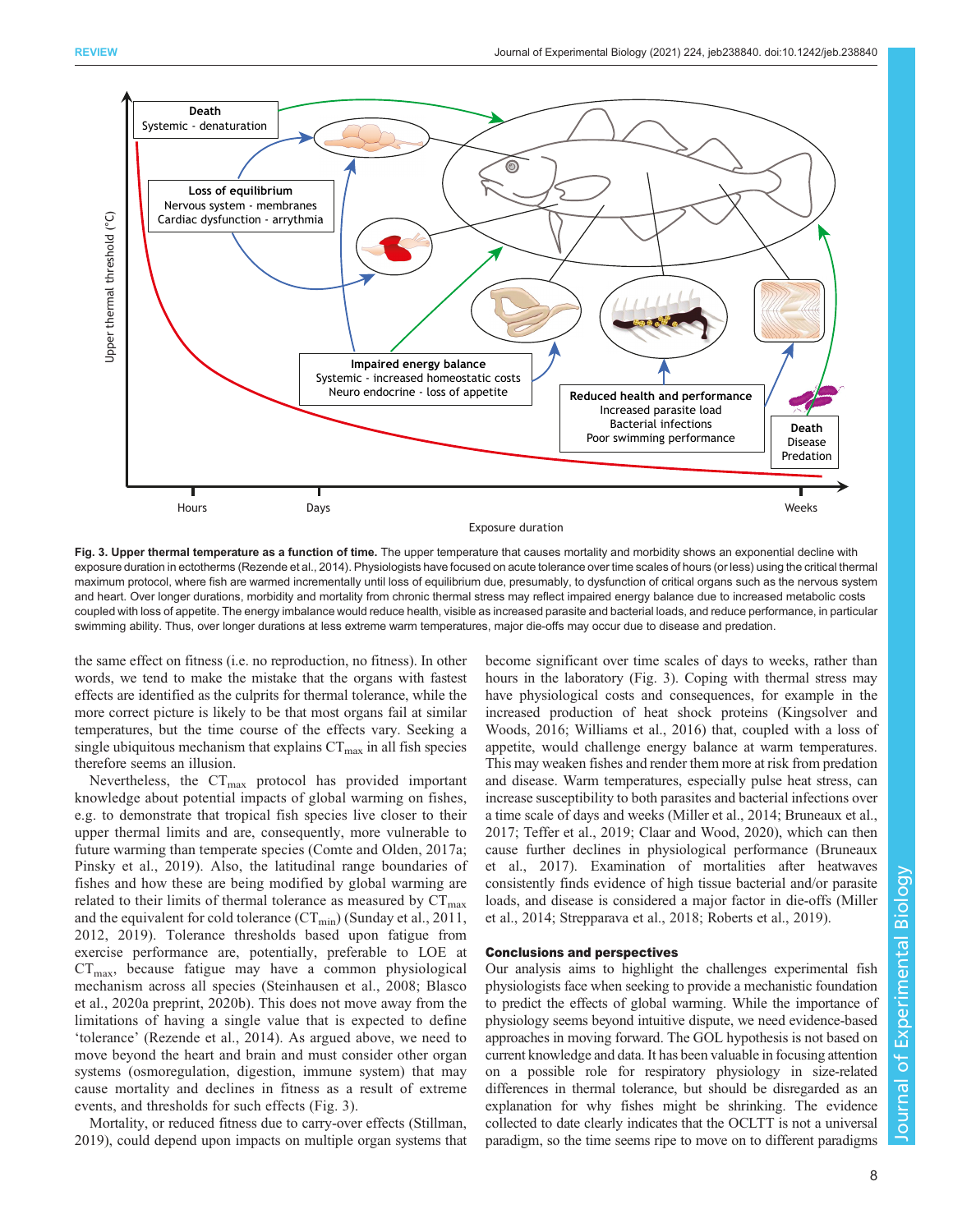<span id="page-8-0"></span>for TPCs. Traits of physiological energetics, particularly SDA and growth, seem promising candidates. Growth studies have the advantage of a temporal dimension that can incorporate thermal variation and extreme events.

Laboratory studies can never capture the complexity of real life and the multiple interacting stressors that a fish may face ([Currie and](#page-9-0) [Schulte, 2014;](#page-9-0) [Williams et al., 2016](#page-12-0); [Morash et al., 2018;](#page-11-0) [Stillman,](#page-12-0) [2019](#page-12-0)). Technologies for biologging and biotelemetry hold much promise and are advancing ([Treberg et al., 2016](#page-12-0)), but field physiology on fish lags far behind research on mammals and birds, due to the problems with transmitting data through water or recapturing animals to retrieve data from biologgers. Some species, such as smallmouth bass Micropterus salmoides that guard nests in lakes [\(Prystay et al., 2019](#page-11-0)) or sockeye salmon from populations that spawn and die in a particular mountain stream ([Prystay et al., 2017\)](#page-11-0), provide increased likelihood of recovering loggers, which is promising for future studies. Marine species present major technical challenges, but the economic value of species like bluefin tuna may drive advances in the field.

Laboratory studies can continue to be used to investigate mechanisms, especially of thermal tolerance, acclimation and plasticity, but also, conceivably, of evolutionary adaptation to temperature, especially when including genomics. Field studies can reveal mechanisms but also the impacts of thermal stress on fishes, and the consequences for their fitness. We clearly need more knowledge on more species to improve our ability to predict effects of global change, including warming. We hope that advances in techniques for biotelemetry and biologging will provide information about what is happening under natural conditions. If we can understand what has and is happening with populations, this can only improve our ability to predict what may happen in the future.

#### Acknowledgements

The authors are grateful to Peter V. Skov for discussions about growth thermal performance curves, and also wish to thank the scientific community as a whole for engaging in the debates. We also want to acknowledge all the authors whose research was used in the analyses (see References in [Tables S1](https://jeb.biologists.org/lookup/doi/10.1242/jeb.238840.supplemental) and [S2\)](https://jeb.biologists.org/lookup/doi/10.1242/jeb.238840.supplemental).

#### Competing interests

The authors declare no competing or financial interests.

#### Funding

This research received no specific grant from any funding agency in the public, commercial or not-for-profit sectors.

#### Supplementary information

Supplementary information available online at <https://jeb.biologists.org/lookup/doi/10.1242/jeb.238840.supplemental>

#### References

- [Angilletta, M. J. and Dunham, A. E](https://doi.org/10.1086/377187). (2003). The temperature–size rule in [ectotherms: simple evolutionary explanations may not be general.](https://doi.org/10.1086/377187) Am. Nat. 162, [332-342. doi:10.1086/377187](https://doi.org/10.1086/377187)
- Angilletta, M. J., Steury, T. D. and Sears, M. W. (2004). Temperature, growth rate, and body size in ectotherms: fitting pieces of a life-history puzzle. In Integrative and Comparative Biology, pp. 498-509. Society for Integrative and Comparative **Biology**
- [Anttila, K., Couturier, C. S., Øverli, Ø., Johnsen, A., Marthinsen, G., Nilsson, G. E.](https://doi.org/10.1038/ncomms5252) and Farrell, A. P[. \(2014\). Atlantic salmon show capability for cardiac acclimation to](https://doi.org/10.1038/ncomms5252) warm temperatures. Nat. Commun. 5[, 1-6. doi:10.1038/ncomms5252](https://doi.org/10.1038/ncomms5252)
- Arendt, J. D. (2011). Size–[fecundity relationships, growth trajectories, and the](https://doi.org/10.1111/j.1558-5646.2010.01112.x) [temperature-size rule for ectotherms.](https://doi.org/10.1111/j.1558-5646.2010.01112.x) Evolution (N. Y) 65, 43-51. doi:10.1111/j. [1558-5646.2010.01112.x](https://doi.org/10.1111/j.1558-5646.2010.01112.x)
- Atkinson, D. (1994). Temperature and organism size—a biological law for ectotherms? In Advances in Ecological Research, vol. 25 (ed. M. Begon and A. H. Fitter), pp. 1-58. Academic Press.
- [Atkinson, D., Morley, S. A. and Hughes, R. N](https://doi.org/10.1111/j.1525-142X.2006.00090.x). (2006). From cells to colonies: at [what levels of body organization does the](https://doi.org/10.1111/j.1525-142X.2006.00090.x) 'temperature-size rule' apply? Evol. Dev. 8[, 202-214. doi:10.1111/j.1525-142X.2006.00090.x](https://doi.org/10.1111/j.1525-142X.2006.00090.x)
- Audzijonyte, A. and Richards, S. A. [\(2018\). The energetic cost of reproduction and](https://doi.org/10.1086/698655) [its effect on optimal life-history strategies.](https://doi.org/10.1086/698655) Am. Nat. 192, E150-E162. doi:10.1086/ [698655](https://doi.org/10.1086/698655)
- [Audzijonyte, A., Fulton, E., Haddon, M., Helidoniotis, F., Hobday, A. J.,](https://doi.org/10.1111/faf.12156) [Kuparinen, A., Morrongiello, J., Smith, A. D. M., Upston, J. and Waples, R. S.](https://doi.org/10.1111/faf.12156) [\(2016\). Trends and management implications of human-influenced life-history](https://doi.org/10.1111/faf.12156) changes in marine ectotherms. Fish Fish. 17[, 1005-1028. doi:10.1111/faf.12156](https://doi.org/10.1111/faf.12156)
- [Audzijonyte, A., Barneche, D. R., Baudron, A. R., Belmaker, J., Clark, T. D.,](https://doi.org/10.1111/geb.12847) [Marshall, C. T., Morrongiello, J. R. and van Rijn, I.](https://doi.org/10.1111/geb.12847) (2019). Is oxygen limitation in [warming waters a valid mechanism to explain decreased body sizes in aquatic](https://doi.org/10.1111/geb.12847) ectotherms? Glob. Ecol. Biogeogr. 28[, 64-77. doi:10.1111/geb.12847](https://doi.org/10.1111/geb.12847)
- [Audzijonyte, A., Richards, S. A., Stuart-Smith, R. D., Pecl, G., Edgar, G. J.,](https://doi.org/10.1038/s41559-020-1171-0) [Barrett, N. S., Payne, N. and Blanchard, J. L](https://doi.org/10.1038/s41559-020-1171-0). (2020). Fish body sizes change [with temperature but not all species shrink with warming.](https://doi.org/10.1038/s41559-020-1171-0) Nat. Ecol. Evol. 4, [809-814. doi:10.1038/s41559-020-1171-0](https://doi.org/10.1038/s41559-020-1171-0)
- Becker, C. D. and Genoway, R. G[. \(1979\). Evaluation of the critical thermal](https://doi.org/10.1007/BF00005481) [maximum for determining thermal tolerance of freshwater fish.](https://doi.org/10.1007/BF00005481) Environ. Biol. Fish. 4[, 245. doi:10.1007/BF00005481](https://doi.org/10.1007/BF00005481)
- Beitinger, T. and Lutterschmidt, W. (2011). Temperature Measures of thermal tolerance. In Encyclopedia of Fish Physiology: From Genome to Environment (ed. A. P. Farrell), pp. 1695-1702. Elsevier Ltd.
- Bennett, A. F[. \(1990\). Thermal dependence of locomotor capacity.](https://doi.org/10.1152/ajpregu.1990.259.2.R253) Am. J. Physiol. Regul. Integr. Comp. Physiol. 259[, R253-R258. doi:10.1152/ajpregu.1990.259.2.](https://doi.org/10.1152/ajpregu.1990.259.2.R253) [R253](https://doi.org/10.1152/ajpregu.1990.259.2.R253)
- [Bernal, M. A., Donelson, J. M., Veilleux, H. D., Ryu, T., Munday, P. L. and Ravasi,](https://doi.org/10.1111/mec.14884) T[. \(2018\). Phenotypic and molecular consequences of stepwise temperature](https://doi.org/10.1111/mec.14884) [increase across generations in a coral reef fish.](https://doi.org/10.1111/mec.14884) Mol. Ecol. 27, 4516-4528. doi:10. [1111/mec.14884](https://doi.org/10.1111/mec.14884)
- [Blasco, F. R., Taylor, E. W., Leite, C. A. C., Monteiro, D. A., Rantin, F. T. and](https://doi.org/10.1101/2020.12.03.409870) McKenzie, D. J[. \(2020a preprint\). Tolerance of an acute warming challenge](https://doi.org/10.1101/2020.12.03.409870) [declines with size in Nile tilapia: evidence of a link to capacity for oxygen uptake.](https://doi.org/10.1101/2020.12.03.409870) BioRxiv[. doi:10.1101/2020.12.03.409870](https://doi.org/10.1101/2020.12.03.409870)
- [Blasco, F. R., Esbaugh, A. J., Killen, S., Rantin, F. T., Taylor, E. W. and](https://doi.org/10.1242/jeb.218602) McKenzie, D. J[. \(2020b\). Using aerobic exercise to evaluate sub-lethal tolerance](https://doi.org/10.1242/jeb.218602) of acute warming in fishes. J. Exp. Biol. 223[, jeb218602. doi:10.1242/jeb.218602](https://doi.org/10.1242/jeb.218602)
- [Bouyoucos, I. A., Morrison, P. R., Weideli, O. C., Jacquesson, E., Planes, S.,](https://doi.org/10.1242/jeb.221937) [Simpfendorfer, C. A., Brauner, C. J. and Rummer, J. L](https://doi.org/10.1242/jeb.221937). (2020). Thermal [tolerance and hypoxia tolerance are associated in blacktip reef shark](https://doi.org/10.1242/jeb.221937) ([Carcharhinus melanopterus](https://doi.org/10.1242/jeb.221937)) neonates. J. Exp. Biol. 223, jeb221937 doi:10. [1242/jeb.221937](https://doi.org/10.1242/jeb.221937)
- Brett, J. R. [\(1964\). The respiratory metabolism and swimming performance of](https://doi.org/10.1139/f64-103) young sockeye salmon. [J. Fish. Res. Board Canada](https://doi.org/10.1139/f64-103) 21, 1183-1226. doi:10.1139/ [f64-103](https://doi.org/10.1139/f64-103)
- Brett, J. R. (1979). Environmental factors and growth. In Fish Physiology, Vol. 8 (ed. W. S. Hoar, D. J. Randall and J. R. Brett), pp. 599-675. New York: Acadmeic Press.
- Brett, J. R. and Groves, T. D. D. (1979). Physiological energetics. In Fish Physiology Vol. 8 (ed. W. S. Hoar, D. J. Randall and J. R. Brett), pp. 280-352. New York: Academic Press.
- Brijs, J., Jutfelt, F., Clark, T. D., Gräns, A., Ekström, A. and Sandblom, E. (2015). [Experimental manipulations of tissue oxygen supply do not affect warming](https://doi.org/10.1242/jeb.121889) [tolerance of European perch.](https://doi.org/10.1242/jeb.121889) J. Exp. Biol. 218, 2448-2454. doi:10.1242/jeb. [121889](https://doi.org/10.1242/jeb.121889)
- Bruneaux, M., Visse, M., Gross, R., Pukk, L., Saks, L. and Vasemägi, A. (2017). [Parasite infection and decreased thermal tolerance: impact of proliferative kidney](https://doi.org/10.1111/1365-2435.12701) [disease on a wild salmonid fish in the context of climate change.](https://doi.org/10.1111/1365-2435.12701) Funct. Ecol. 31, [216-226. doi:10.1111/1365-2435.12701](https://doi.org/10.1111/1365-2435.12701)
- Buckley, L. B. and Huey, R. B[. \(2016\). Temperature extremes: geographic](https://doi.org/10.1111/gcb.13313) [patterns, recent changes, and implications for organismal vulnerabilities.](https://doi.org/10.1111/gcb.13313) Glob. Change Biol. 22[, 3829-3842. doi:10.1111/gcb.13313](https://doi.org/10.1111/gcb.13313)
- [Casselman, M. T., Anttila, K. and Farrell, A. P](https://doi.org/10.1111/j.1095-8649.2011.03182.x). (2012). Using maximum heart rate [as a rapid screening tool to determine optimum temperature for aerobic scope in](https://doi.org/10.1111/j.1095-8649.2011.03182.x) Pacific salmon Oncorhynchus spp. J. Fish Biol. 80[, 358-377. doi:10.1111/j.1095-](https://doi.org/10.1111/j.1095-8649.2011.03182.x) [8649.2011.03182.x](https://doi.org/10.1111/j.1095-8649.2011.03182.x)
- [Chabot, D., Koenker, R. and Farrell, A. P](https://doi.org/10.1111/jfb.12836). (2016). The measurement of specific dynamic action in fishes. J. Fish Biol. 88[, 152-172. doi:10.1111/jfb.12836](https://doi.org/10.1111/jfb.12836)
- [Chen, Z., Farrell, A. P., Matala, A. and Narum, S. R](https://doi.org/10.1111/mec.14475). (2018). Mechanisms of [thermal adaptation and evolutionary potential of conspecific populations to](https://doi.org/10.1111/mec.14475) changing environments. Mol. Ecol. 27[, 659-674. doi:10.1111/mec.14475](https://doi.org/10.1111/mec.14475)
- [Cheung, W. W. L., Dunne, J., Sarmiento, J. L. and Pauly, D](https://doi.org/10.1093/icesjms/fsr012). (2011). Integrating [ecophysiology and plankton dynamics into projected maximum fisheries catch](https://doi.org/10.1093/icesjms/fsr012) [potential under climate change in the Northeast Atlantic.](https://doi.org/10.1093/icesjms/fsr012) ICES J. Mar. Sci. 68, [1008-1018. doi:10.1093/icesjms/fsr012](https://doi.org/10.1093/icesjms/fsr012)
- Cheung, W. W. L., Sarmiento, J. L., Dunne, J., Frölicher, T. L., Lam, V. W. Y., [Deng Palomares, M. L., Watson, R. and Pauly, D](https://doi.org/10.1038/nclimate1355). (2012). Shrinking of fishes [exacerbates impacts of global ocean changes on marine ecosystems.](https://doi.org/10.1038/nclimate1355) Nat. Clim. Change 2[, 1-5. doi:10.1038/nclimate1355](https://doi.org/10.1038/nclimate1355)
- Childress, E. S. and Letcher, B. H[. \(2017\). Estimating thermal performance curves](https://doi.org/10.1002/ecy.1801) from repeated field observations. Ecology 98[, 1377-1387. doi:10.1002/ecy.1801](https://doi.org/10.1002/ecy.1801)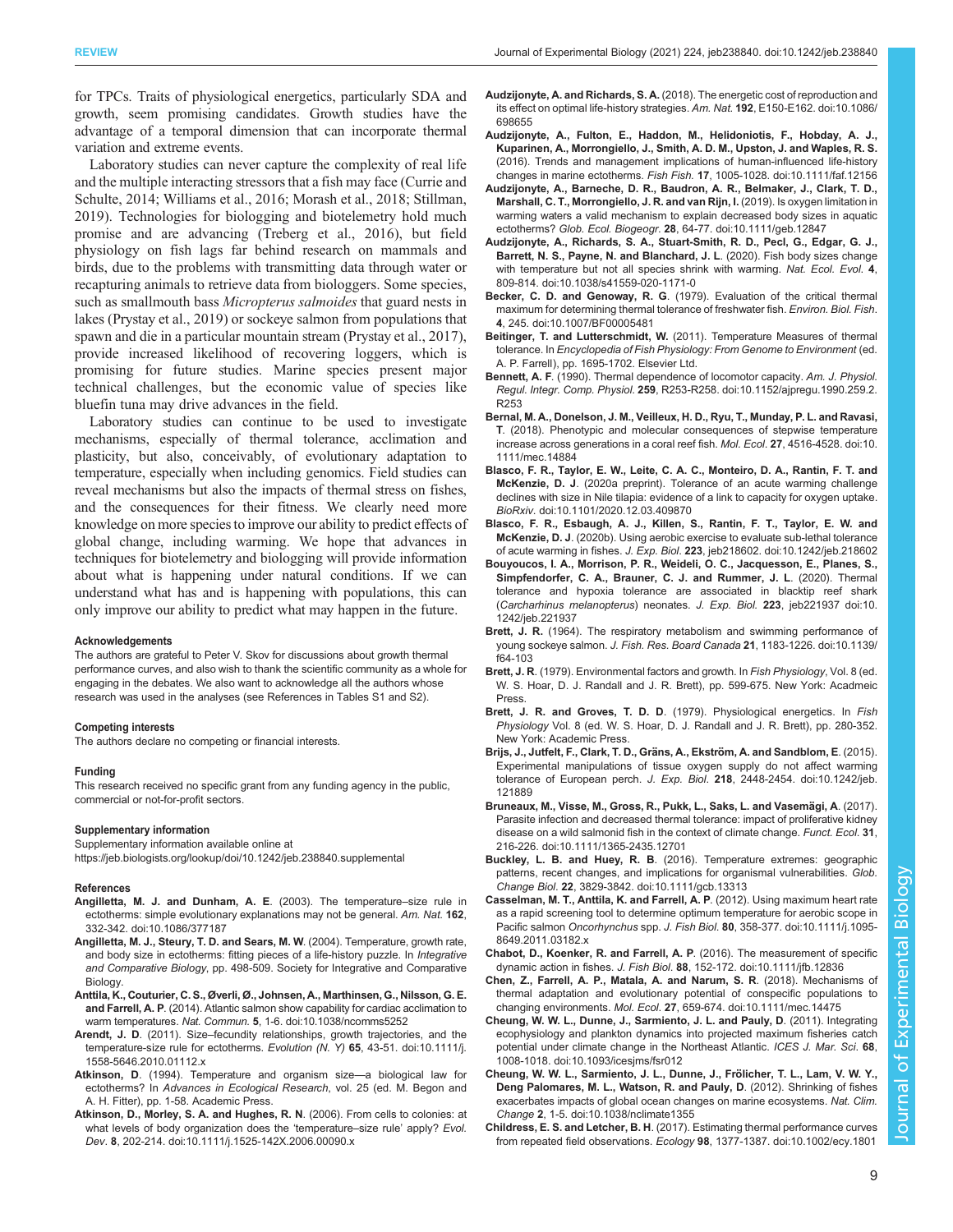- <span id="page-9-0"></span>[Christensen, E. A. F., Svendsen, M. B. S. and Steffensen, J. F](https://doi.org/10.1111/jfb.14435). (2020). The [combined effect of body size and temperature on oxygen consumption rates and](https://doi.org/10.1111/jfb.14435) [the size-dependency of preferred temperature in European perch](https://doi.org/10.1111/jfb.14435) Perca fluviatilis. J. Fish Biol. 97[, 794-803. doi:10.1111/jfb.14435](https://doi.org/10.1111/jfb.14435)
- Chung, D. J. and Schulte, P. M[. \(2020\). Mitochondria and the thermal limits of](https://doi.org/10.1242/jeb.227801) ectotherms. J. Exp. Biol. 223[, jeb227801. doi:10.1242/jeb.227801](https://doi.org/10.1242/jeb.227801)
- Claar, D. C. and Wood, C. L[. \(2020\). Pulse heat stress and parasitism in a warming](https://doi.org/10.1016/j.tree.2020.04.002) world. Trends Ecol. Evol. 35[, 704-715. doi:10.1016/j.tree.2020.04.002](https://doi.org/10.1016/j.tree.2020.04.002)
- [Claireaux, G., Couturier, C. and Groison, A.-L](https://doi.org/10.1242/jeb.02346). (2006). Effect of temperature on [maximum swimming speed and cost of transport in juvenile European sea bass](https://doi.org/10.1242/jeb.02346) (Dicentrarchus labrax). J. Exp. Biol. 209[, 3420-3428. doi:10.1242/jeb.02346](https://doi.org/10.1242/jeb.02346)
- [Clark, T. D., Sandblom, E. and Jutfelt, F](https://doi.org/10.1242/jeb.084251). (2013). Aerobic scope measurements of [fishes in an era of climate change: respirometry, relevance and recommendations.](https://doi.org/10.1242/jeb.084251) J. Exp. Biol. 216[, 2771-2782. doi:10.1242/jeb.084251](https://doi.org/10.1242/jeb.084251)
- Collins, M., Sutherland, M., Bouwer, L., Cheong, S.-M., Frölicher, T., Jacot des Combes, H., Koll Roxy, M., Losada, I., McInnes, K., Ratter, B. et al. (2019). Extremes, abrupt changes and managing risks. In IPCC Special Report on the Ocean and Cryosphere in a Changing Climate (ed. H.-O. Pörtner, D. C. Roberts, V. Masson-Delmotte, P. Zhai, M. Tignor, E. S. Poloczanska, K. Mintenbeck, A. Alegria, M. Nicolai, A. Okem, et al.), pp. 3-63. Geneva: IPCC.
- Comte, L. and Olden, J. D[. \(2017a\). Climatic vulnerability of the world](https://doi.org/10.1038/nclimate3382)'s freshwater and marine fishes. Nat. Clim. Chang. 7[, 718-722. doi:10.1038/nclimate3382](https://doi.org/10.1038/nclimate3382)
- Comte, L. and Olden, J. D[. \(2017b\). Evolutionary and environmental determinants](https://doi.org/10.1111/gcb.13427) [of freshwater fish thermal tolerance and plasticity.](https://doi.org/10.1111/gcb.13427) Glob. Change Biol. 23, [728-736. doi:10.1111/gcb.13427](https://doi.org/10.1111/gcb.13427)
- Cossins, A. R. and Bowler, K. (1987). Temperature Biology of Animals. London: Chapman and Hall.
- [Crear, D. P., Brill, R. W., Bushnell, P. G., Latour, R. J., Schwieterman, G. D.,](https://doi.org/10.1093/conphys/coz026) Steffen, R. M. and Weng, K. C[. \(2019\). The impacts of warming and hypoxia on](https://doi.org/10.1093/conphys/coz026) [the performance of an obligate ram ventilator.](https://doi.org/10.1093/conphys/coz026) Conserv. Physiol. 7, coz026. doi:10. [1093/conphys/coz026](https://doi.org/10.1093/conphys/coz026)
- [Crear, D. P., Brill, R. W., Averilla, L. M. L., Meakem, S. C. and Weng, K. C](https://doi.org/10.1098/rsos.200049). (2020). [In the face of climate change and exhaustive exercise: the physiological response](https://doi.org/10.1098/rsos.200049) [of an important recreational fish species.](https://doi.org/10.1098/rsos.200049) R. Soc. Open Sci. 7, 200049. doi:10. [1098/rsos.200049](https://doi.org/10.1098/rsos.200049)
- Crozier, L. G. and Hutchings, J. A[. \(2014\). Plastic and evolutionary responses to](https://doi.org/10.1111/eva.12135) climate change in fish. Evol. Appl. 7[, 68-87. doi:10.1111/eva.12135](https://doi.org/10.1111/eva.12135)
- Currie, S. and Schulte, P. M. (2014). Thermal stress. In The Physiology of Fishes, 4th edn (ed. D. H. Evans, J. Claiborne and S. Currie), pp. 257-279. Boca Raton: CRC Press.
- Dahlke, F. T., Leo, E., Mark, F. C., Pö[rtner, H.-O., Bickmeyer, U., Frickenhaus, S.](https://doi.org/10.1111/gcb.13527) and Storch, D[. \(2017\). Effects of ocean acidification increase embryonic](https://doi.org/10.1111/gcb.13527) [sensitivity to thermal extremes in Atlantic cod,](https://doi.org/10.1111/gcb.13527) Gadus morhua. Glob. Chang. Biol. 23[, 1499-1510. doi:10.1111/gcb.13527](https://doi.org/10.1111/gcb.13527)
- Dahlke, F. T., Wohlrab, S., Butzin, M. and Pörtner, H.-O. (2020). Thermal [bottlenecks in the life cycle define climate vulnerability of fish.](https://doi.org/10.1126/science.aaz3658) Science 369, 65-70. [doi:10.1126/science.aaz3658](https://doi.org/10.1126/science.aaz3658)
- [Dantas, D. D. F., Caliman, A., Guariento, R. D., Angelini, R., Carneiro, L. S.,](https://doi.org/10.1111/ecog.04307) [Lima, S. M. Q., Martinez, P. A. and Attayde, J. L](https://doi.org/10.1111/ecog.04307). (2019). Climate effects on fish body size-[trophic position relationship depend on ecosystem type.](https://doi.org/10.1111/ecog.04307) Ecography (Cop.) 42[, 1579-1586. doi:10.1111/ecog.04307](https://doi.org/10.1111/ecog.04307)
- [Daufresne, M., Lengfellner, K. and Sommer, U](https://doi.org/10.1073/pnas.0902080106). (2009). Global warming benefits [the small in aquatic ecosystems.](https://doi.org/10.1073/pnas.0902080106) Proc. Natl. Acad. Sci. USA 106, 12788-12793. [doi:10.1073/pnas.0902080106](https://doi.org/10.1073/pnas.0902080106)
- [Deutsch, C., Penn, J. L. and Seibel, B](https://doi.org/10.1038/s41586-020-2721-y). (2020). Metabolic trait diversity shapes marine biogeography. Nature 585[, 557-562. doi:10.1038/s41586-020-2721-y](https://doi.org/10.1038/s41586-020-2721-y)
- Donelson, J. M. and Munday, P. L. [\(2015\). Transgenerational plasticity mitigates](https://doi.org/10.1111/gcb.12912) [the impact of global warming to offspring sex ratios.](https://doi.org/10.1111/gcb.12912) Glob. Chang. Biol. 21, [2954-2962. doi:10.1111/gcb.12912](https://doi.org/10.1111/gcb.12912)
- [Donelson, J. M., Wong, M., Booth, D. J. and Munday, P. L](https://doi.org/10.1111/eva.12386). (2016). [Transgenerational plasticity of reproduction depends on rate of warming across](https://doi.org/10.1111/eva.12386) generations. Evol. Appl. 9[, 1072-1081. doi:10.1111/eva.12386](https://doi.org/10.1111/eva.12386)
- [Drost, H. E., Lo, M., Carmack, E. C. and Farrell, A. P](https://doi.org/10.1242/jeb.140194). (2016). Acclimation potential of Arctic cod (Boreogadus saida[\) from the rapidly warming Arctic Ocean.](https://doi.org/10.1242/jeb.140194) J. Exp. Biol. 219[, 3114-3125. doi:10.1242/jeb.140194](https://doi.org/10.1242/jeb.140194)
- Duthie, G. G. (1982). The respiratory metabolism of temperature-adapted flatfish at rest and during swimming activity and the use of anaerobic metabolism at moderate swimming speeds. J. Exp. Biol. 97, 359-373.
- Ekström, A., Jutfelt, F. and Sandblom, E. [\(2014\). Effects of autonomic blockade on](https://doi.org/10.1016/j.jtherbio.2014.06.002) [acute thermal tolerance and cardioventilatory performance in rainbow trout,](https://doi.org/10.1016/j.jtherbio.2014.06.002) Oncorhynchus mykiss. J. Therm. Biol. 44[, 47-54. doi:10.1016/j.jtherbio.2014.06.002](https://doi.org/10.1016/j.jtherbio.2014.06.002)
- Ekström, A., Brijs, J., Clark, T. D., Grä[ns, A., Jutfelt, F. and Sandblom, E](https://doi.org/10.1152/ajpregu.00530.2015). (2016). [Cardiac oxygen limitation during an acute thermal challenge in the European](https://doi.org/10.1152/ajpregu.00530.2015) [perch: effects of chronic environmental warming and experimental hyperoxia.](https://doi.org/10.1152/ajpregu.00530.2015) [Am. J. Physiol. Integr. Comp. Physiol](https://doi.org/10.1152/ajpregu.00530.2015). 311, R440-R449. doi:10.1152/ajpregu. [00530.2015](https://doi.org/10.1152/ajpregu.00530.2015)
- Ekström, A., Axelsson, M., Grä[ns, A., Brijs, J. and Sandblom, E](https://doi.org/10.1152/ajpregu.00536.2016). (2017). [Influence of the coronary circulation on thermal tolerance and cardiac](https://doi.org/10.1152/ajpregu.00536.2016) [performance during warming in rainbow trout.](https://doi.org/10.1152/ajpregu.00536.2016) Am. J. Physiol. Integr. Comp. Physiol. 312[, R549-R558. doi:10.1152/ajpregu.00536.2016](https://doi.org/10.1152/ajpregu.00536.2016)
- [Eliason, E. J., Clark, T. D., Hague, M. J., Hanson, L. M., Gallagher, Z. S., Jeffries,](https://doi.org/10.1126/science.1199158) [K. M., Gale, M. K., Patterson, D. A., Hinch, S. G. and Farrell, A. P](https://doi.org/10.1126/science.1199158). (2011). [Differences in thermal tolerance among sockeye salmon populations.](https://doi.org/10.1126/science.1199158) Science 332[, 109-112. doi:10.1126/science.1199158](https://doi.org/10.1126/science.1199158)
- Ern, R[. \(2019\). A mechanistic oxygen- and temperature-limited metabolic niche](https://doi.org/10.1098/rstb.2018.0540) framework. [Phil. Trans. R. Soc. B Biol. Sci](https://doi.org/10.1098/rstb.2018.0540). 374, 20180540. doi:10.1098/rstb. [2018.0540](https://doi.org/10.1098/rstb.2018.0540)
- [Ern, R., Norin, T., Gamperl, A. K. and Esbaugh, A. J.](https://doi.org/10.1242/jeb.143495) (2016). Oxygen dependence [of upper thermal limits in fishes.](https://doi.org/10.1242/jeb.143495) J. Exp. Biol. 219, 3376-3383. doi:10.1242/jeb. [143495](https://doi.org/10.1242/jeb.143495)
- Farrell, A. P[. \(2016\). Pragmatic perspective on aerobic scope: peaking, plummeting,](https://doi.org/10.1111/jfb.12789) pejus and apportioning. J. Fish Biol. 88[, 322-343. doi:10.1111/jfb.12789](https://doi.org/10.1111/jfb.12789)
- [Feary, D. A., Pratchett, M. S. J., Emslie, M., Fowler, A. M., Figueira, W. F., Luiz,](https://doi.org/10.1111/faf.12036) O. J., Nakamura, Y. and Booth, D. J. [\(2014\). Latitudinal shifts in coral reef fishes:](https://doi.org/10.1111/faf.12036) [why some species do and others do not shift.](https://doi.org/10.1111/faf.12036) Fish Fish. 15, 593-615. doi:10.1111/ [faf.12036](https://doi.org/10.1111/faf.12036)
- [Ferreira, E. O., Anttila, K. and Farrell, A. P](https://doi.org/10.1086/677317). (2014). Thermal optima and tolerance in the eurythermic goldfish (Carassius auratus[\): relationships between whole](https://doi.org/10.1086/677317)[animal aerobic capacity and maximum heart rate.](https://doi.org/10.1086/677317) Physiol. Biochem. Zool. 87, [599-611. doi:10.1086/677317](https://doi.org/10.1086/677317)
- [Frenette, B. D., Bruckerhoff, L. A., Tobler, M. and Gido, K. B](https://doi.org/10.1093/conphys/coz063). (2019). [Temperature effects on performance and physiology of two prairie stream](https://doi.org/10.1093/conphys/coz063) minnows. Conserv. Physiol. 7[, coz063. doi:10.1093/conphys/coz063](https://doi.org/10.1093/conphys/coz063)
- [Friedlander, M. J., Kotchabhakdi, N. and Prosser, C. L](https://doi.org/10.1007/BF00612674). (1976). Effects of cold [and heat on behavior and cerebellar function in goldfish.](https://doi.org/10.1007/BF00612674) J. Comp. Physiol. A 112, [19-45. doi:10.1007/BF00612674](https://doi.org/10.1007/BF00612674)
- Frö[licher, T. L., Fischer, E. M. and Gruber, N](https://doi.org/10.1038/s41586-018-0383-9). (2018). Marine heatwaves under global warming. Nature 560[, 360-364. doi:10.1038/s41586-018-0383-9](https://doi.org/10.1038/s41586-018-0383-9)
- Fry, F. E. J. (1947). The effects of the environment on animal activity. Univ. Toronto Stud. Biol. Ser. 55, 1-62.
- Fry, F. E. J[. \(1958\). Temperature compensation.](https://doi.org/10.1146/annurev.ph.20.030158.001231) Annu. Rev. Physiol. 20, 207-224. [doi:10.1146/annurev.ph.20.030158.001231](https://doi.org/10.1146/annurev.ph.20.030158.001231)
- Fry, F. E. J. (1971). The effect of environmental factors on the physiology of fish. In Fish Physiology, Vol. 6 (ed. W. S. Hoar and D. J. Randall), pp. 1-98. New York: Academic Press.
- [Fu, K. K., Fu, C., Qin, Y. L., Bai, Y. and Fu, S. J](https://doi.org/10.1016/j.aquaculture.2018.06.015). (2018). The thermal acclimation [rate varied among physiological functions and temperature regimes in a common](https://doi.org/10.1016/j.aquaculture.2018.06.015) cyprinid fish. Aquaculture 495[, 393-401. doi:10.1016/j.aquaculture.2018.06.015](https://doi.org/10.1016/j.aquaculture.2018.06.015)
- [Gardiner, N. M., Munday, P. L. and Nilsson, G. E](https://doi.org/10.1371/journal.pone.0013299). (2010). Counter-gradient [variation in respiratory performance of coral reef fishes at elevated temperatures.](https://doi.org/10.1371/journal.pone.0013299) PLoS ONE 5[, e13299. doi:10.1371/journal.pone.0013299](https://doi.org/10.1371/journal.pone.0013299)
- [Gardner, J. L., Peters, A., Kearney, M. R., Joseph, L. and Heinsohn, R](https://doi.org/10.1016/j.tree.2011.03.005). (2011). [Declining body size: a third universal response to warming?](https://doi.org/10.1016/j.tree.2011.03.005) Trends Ecol. Evol. 26, [285-291. doi:10.1016/j.tree.2011.03.005](https://doi.org/10.1016/j.tree.2011.03.005)
- [Gilbert, M. J. H., Rani, V., McKenzie, S. M. and Farrell, A. P](https://doi.org/10.1242/jeb.194365). (2019). Autonomic [cardiac regulation facilitates acute heat tolerance in rainbow trout:](https://doi.org/10.1242/jeb.194365) in situ and in vivo support. J. Exp. Biol. 222[, jeb194365. doi:10.1242/jeb.194365](https://doi.org/10.1242/jeb.194365)
- [Gomez Isaza, D. F., Cramp, R. L., Smullen, R., Glencross, B. D. and Franklin,](https://doi.org/10.1016/j.cbpa.2019.01.004) C. E. [\(2019\). Coping with climatic extremes: dietary fat content decreased the](https://doi.org/10.1016/j.cbpa.2019.01.004) [thermal resilience of barramundi \(](https://doi.org/10.1016/j.cbpa.2019.01.004)Lates calcarifer). Comp. Biochem. Physiol. A Mol. Integr. Physiol. 230[, 64-70. doi:10.1016/j.cbpa.2019.01.004](https://doi.org/10.1016/j.cbpa.2019.01.004)
- Gräns, A., Jutfelt, F., Sandblom, E., Jönsson, E., Wiklander, K., Seth, H., [Olsson, C., Dupont, S., Ortega-Martinez, O., Einarsdottir, I. et al](https://doi.org/10.1242/jeb.096743). (2014). [Aerobic scope fails to explain the detrimental effects on growth resulting from](https://doi.org/10.1242/jeb.096743) warming and elevated CO<sub>2</sub> [in Atlantic halibut.](https://doi.org/10.1242/jeb.096743) J. Exp. Biol. 217, 711-717. doi:10. [1242/jeb.096743](https://doi.org/10.1242/jeb.096743)
- [Gu, Z., Gu, L., Eils, R., Schlesner, M. and Brors, B.](https://doi.org/10.1093/bioinformatics/btu393) (2014). circlize implements [and enhances circular visualization in R.](https://doi.org/10.1093/bioinformatics/btu393) Bioinformatics 30, 2811-2812. doi:10. [1093/bioinformatics/btu393](https://doi.org/10.1093/bioinformatics/btu393)
- Gunn, J., Snucins, E[. \(2010\). Brook charr mortalities during extreme temperature](https://doi.org/10.1007/s10750-010-0201-3) [events in Sutton River, Hudson Bay Lowlands, Canada.](https://doi.org/10.1007/s10750-010-0201-3) Hydrobiologia 650, [79-84. doi:10.1007/s10750-010-0201-3](https://doi.org/10.1007/s10750-010-0201-3)
- [Guzzo, M. M., Blanchfield, P. J. and Rennie, M. D](https://doi.org/10.1073/pnas.1702584114). (2017). Behavioral responses to [annual temperature variation alter the dominant energy pathway, growth, and](https://doi.org/10.1073/pnas.1702584114) [condition of a cold-water predator.](https://doi.org/10.1073/pnas.1702584114) Proc. Natl. Acad. Sci. USA 114, 9912-9917. [doi:10.1073/pnas.1702584114](https://doi.org/10.1073/pnas.1702584114)
- [Guzzo, M. M., Mochnacz, N. J., Durhack, T., Kissinger, B. C., Killen, S. S. and](https://doi.org/10.1242/jeb.198143) Treberg, J. R[. \(2019\). Effects of repeated daily acute heat challenge on the growth](https://doi.org/10.1242/jeb.198143) [and metabolism of a cold water stenothermal fish.](https://doi.org/10.1242/jeb.198143) J. Exp. Biol. 222, jeb198143. [doi:10.1242/jeb.198143](https://doi.org/10.1242/jeb.198143)
- [Habary, A., Johansen, J. L., Nay, T. J., Steffensen, J. F. and Rummer, J. L](https://doi.org/10.1111/gcb.13488). (2017). Adapt, move or die – [how will tropical coral reef fishes cope with ocean](https://doi.org/10.1111/gcb.13488) warming? Glob. Chang. Biol. 23[, 566-577. doi:10.1111/gcb.13488](https://doi.org/10.1111/gcb.13488)
- [Healy, T. M., Brennan, R. S., Whitehead, A. and Schulte, P. M](https://doi.org/10.1111/gcb.14386). (2018). Tolerance [traits related to climate change resilience are independent and polygenic.](https://doi.org/10.1111/gcb.14386) Glob. Chang. Biol. 24[, 5348-5360. doi:10.1111/gcb.14386](https://doi.org/10.1111/gcb.14386)
- [Hickling, R., Roy, D. B., Hill, J. K., Fox, R. and Thomas, C. D](https://doi.org/10.1111/j.1365-2486.2006.01116.x). (2006). The [distributions of a wide range of taxonomic groups are expanding polewards.](https://doi.org/10.1111/j.1365-2486.2006.01116.x) Glob. Chang. Biol. 12[, 450-455. doi:10.1111/j.1365-2486.2006.01116.x](https://doi.org/10.1111/j.1365-2486.2006.01116.x)

Biology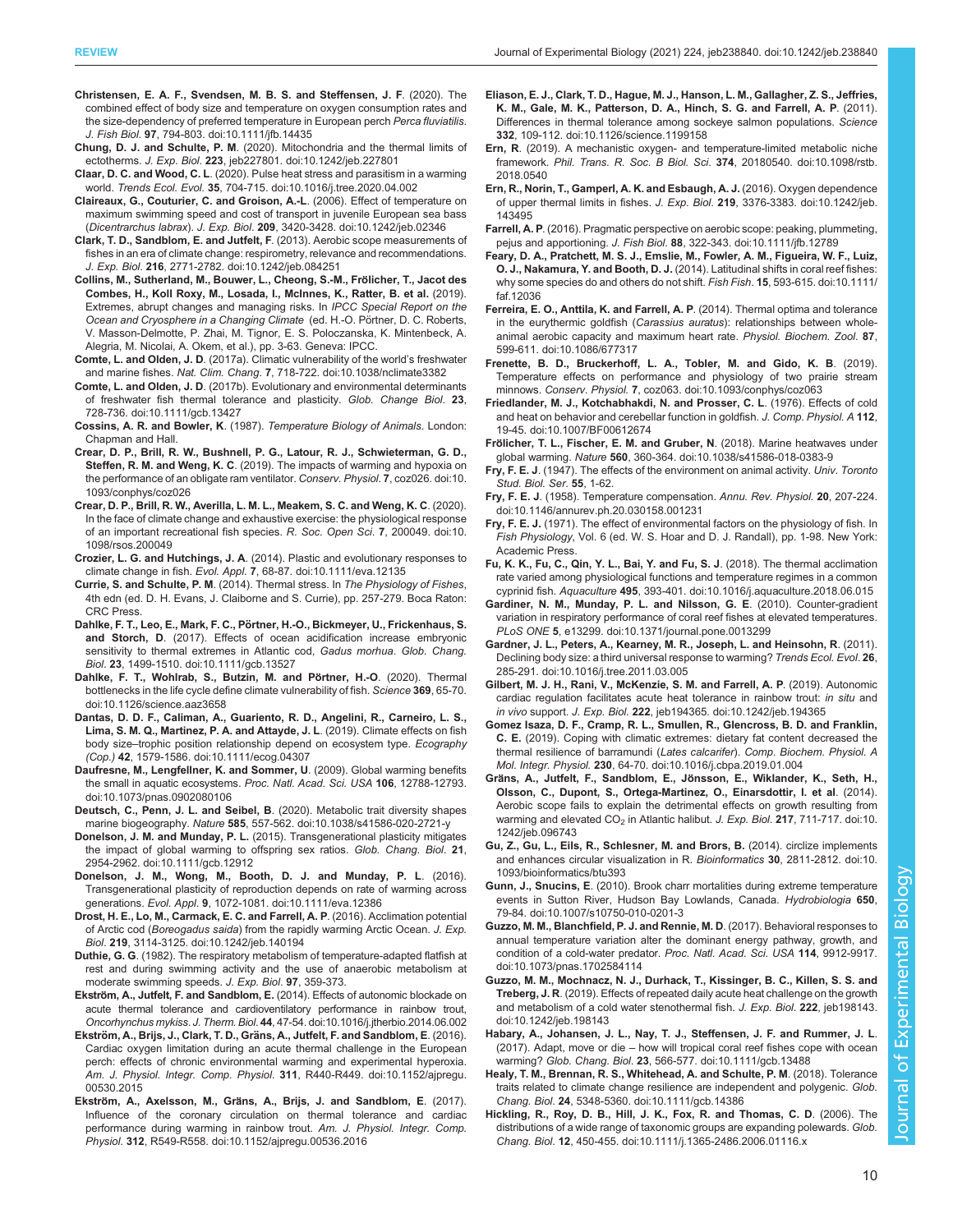- <span id="page-10-0"></span>[Hinch, S. G., Cooke, S. J., Farrell, A. P., Miller, K. M., Lapointe, M. and Patterson,](https://doi.org/10.1111/j.1095-8649.2012.03360.x) D. A[. \(2012\). Dead fish swimming: a review of research on the early migration and](https://doi.org/10.1111/j.1095-8649.2012.03360.x) [high premature mortality in adult Fraser River sockeye salmon](https://doi.org/10.1111/j.1095-8649.2012.03360.x) Oncorhynchus
- nerka. J. Fish Biol. 81[, 576-599. doi:10.1111/j.1095-8649.2012.03360.x](https://doi.org/10.1111/j.1095-8649.2012.03360.x) [Hoefnagel, K. N. and Verberk, W. C. E. P](https://doi.org/10.1016/j.jtherbio.2014.12.003). (2015). Is the temperature–size rule
- [mediated by oxygen in aquatic ectotherms?](https://doi.org/10.1016/j.jtherbio.2014.12.003) J. Therm. Biol. 54, 56-65. doi:10. [1016/j.jtherbio.2014.12.003](https://doi.org/10.1016/j.jtherbio.2014.12.003)
- Holt, R. E. and Jørgensen, C[. \(2015\). Climate change in fish: effects of respiratory](https://doi.org/10.1098/rsbl.2014.1032) [constraints on optimal life history and behaviour.](https://doi.org/10.1098/rsbl.2014.1032) Biol. Lett. 11, 20141032. doi:10. [1098/rsbl.2014.1032](https://doi.org/10.1098/rsbl.2014.1032)
- [Huey, R. B., Kearney, M. R., Krockenberger, A., Holtum, J. a M., Jess, M. and](https://doi.org/10.1098/rstb.2012.0005) Williams, S. E. [\(2012\). Predicting organismal vulnerability to climate warming:](https://doi.org/10.1098/rstb.2012.0005) [roles of behaviour, physiology and adaptation.](https://doi.org/10.1098/rstb.2012.0005) Philos. Trans. R. Soc. Lond. B. Biol. Sci. 367[, 1665-1679. doi:10.1098/rstb.2012.0005](https://doi.org/10.1098/rstb.2012.0005)
- Hume, J. B[. \(2019\). Higher temperatures increase developmental rate reduce body](https://doi.org/10.1111/jfb.13997) [size at hatching in the small-eyed skate](https://doi.org/10.1111/jfb.13997) Raja microocellata: implications for [exploitation of an elasmobranch in warming seas.](https://doi.org/10.1111/jfb.13997) J. Fish Biol. 95, 655-658. [doi:10.1111/jfb.13997](https://doi.org/10.1111/jfb.13997)
- [Huret, M., Tsiaras, K., Daewel, U., Skogen, M., Gatti, P., Petitgas, P. and](https://doi.org/10.3354/meps12574) Somarakis, S[. \(2019\). Variation in life-history traits of European anchovy along a](https://doi.org/10.3354/meps12574) [latitudinal gradient: a bioenergetics modelling approach.](https://doi.org/10.3354/meps12574) Mar. Ecol. Prog. Ser. 617-618[, 95-112. doi:10.3354/meps12574](https://doi.org/10.3354/meps12574)
- Imsland, A. K. and Jonassen, T. M[. \(2001\). Regulation of growth in turbot](https://doi.org/10.1023/A:1014240430779) (Scophthalmus maximus [Rafinesque\) and Atlantic halibut \(](https://doi.org/10.1023/A:1014240430779)Hippoglossus hippoglossus [L.\): aspects of environment×genotype interactions.](https://doi.org/10.1023/A:1014240430779) Rev. Fish Biol. Fish. 11[, 71-90. doi:10.1023/A:1014240430779](https://doi.org/10.1023/A:1014240430779)
- Jobling, M. (1994). Fish Bioenergetics. Springer Verlag.
- Jobling, M. and Davies, P. S[. \(1980\). Effects of feeding on metabolic rate, and the](https://doi.org/10.1111/j.1095-8649.1980.tb03742.x) [specific dynamic action in plaice,](https://doi.org/10.1111/j.1095-8649.1980.tb03742.x) Pleuronectes platessa L. J. Fish Biol. 16, [629-638. doi:10.1111/j.1095-8649.1980.tb03742.x](https://doi.org/10.1111/j.1095-8649.1980.tb03742.x)
- [Jutfelt, F., Norin, T., Ern, R., Overgaard, J., Wang, T., McKenzie, D. J., Lefevre,](https://doi.org/10.1242/jeb.169615) [S., Nilsson, G. E., Metcalfe, N. B., Hickey, A. J. R. et al](https://doi.org/10.1242/jeb.169615). (2018). Oxygen- and [capacity-limited thermal tolerance: blurring ecology and physiology.](https://doi.org/10.1242/jeb.169615) J. Exp. Biol. 221[, jeb169615. doi:10.1242/jeb.169615](https://doi.org/10.1242/jeb.169615)
- [Jutfelt, F., Roche, D. G., Clark, T. D., Norin, T., Binning, S. A., Speers-Roesch,](https://doi.org/10.1242/jeb.208249) [B., Amcoff, M., Morgan, R., Andreassen, A. H. and Sundin, J](https://doi.org/10.1242/jeb.208249). (2019). Brain [cooling marginally increases acute upper thermal tolerance in Atlantic cod.](https://doi.org/10.1242/jeb.208249) J. Exp. Biol. 222[, jeb208249. doi:10.1242/jeb.208249](https://doi.org/10.1242/jeb.208249)
- Khan, J. and Herbert, N. A[. \(2012\). The behavioural thermal preference of the](https://doi.org/10.1016/j.jtherbio.2011.11.009) common triplefin (Forsterygion lapillum[\) tracks aerobic scope optima at the upper](https://doi.org/10.1016/j.jtherbio.2011.11.009) thermal limit of its distribution. J. Therm. Biol. 37[, 118-124. doi:10.1016/j.jtherbio.](https://doi.org/10.1016/j.jtherbio.2011.11.009) [2011.11.009](https://doi.org/10.1016/j.jtherbio.2011.11.009)
- [Khan, J. R., Iftikar, F. I., Herbert, N. A., Gnaiger, E. and Hickey, A. J. R.](https://doi.org/10.1007/s00360-014-0861-9) (2014). [Thermal plasticity of skeletal muscle mitochondrial activity and whole animal](https://doi.org/10.1007/s00360-014-0861-9) [respiration in a common intertidal triplefin fish,](https://doi.org/10.1007/s00360-014-0861-9) Forsterygion lapillum (family: Tripterygiidae). J. Comp. Physiol. B 184[, 991-1001. doi:10.1007/s00360-014-](https://doi.org/10.1007/s00360-014-0861-9) [0861-9](https://doi.org/10.1007/s00360-014-0861-9)
- [Killen, S. S., Atkinson, D. and Glazier, D. S](https://doi.org/10.1111/j.1461-0248.2009.01415.x). (2010). The intraspecific scaling of [metabolic rate with body mass in fishes depends on lifestyle and temperature.](https://doi.org/10.1111/j.1461-0248.2009.01415.x) Ecol. Lett. 13[, 184-193. doi:10.1111/j.1461-0248.2009.01415.x](https://doi.org/10.1111/j.1461-0248.2009.01415.x)
- [Killen, S. S., Glazier, D. S., Rezende, E. L., Clark, T. D., Atkinson, D., Willener,](https://doi.org/10.1086/685893) A. S. T. and Halsey, L. G[. \(2016\). Ecological influences and morphological](https://doi.org/10.1086/685893) [correlates of resting and maximal metabolic rates across teleost fish species.](https://doi.org/10.1086/685893) Am. Nat. 187[, 592-606. doi:10.1086/685893](https://doi.org/10.1086/685893)
- Kingsolver, J. G. and Woods, H. A[. \(2016\). Beyond thermal performance curves:](https://doi.org/10.1086/684786) [modeling time-dependent effects of thermal stress on ectotherm growth rates.](https://doi.org/10.1086/684786) Am. Nat. 187[, 283-294. doi:10.1086/684786](https://doi.org/10.1086/684786)
- Kunz, K. L., Claireaux, G., Pö[rtner, H. O., Knust, R. and Mark, F. C](https://doi.org/10.1242/jeb.184473). (2018). [Aerobic capacities and swimming performance of polar cod \(](https://doi.org/10.1242/jeb.184473)Boreogadus saida) [under ocean acidification and warming conditions.](https://doi.org/10.1242/jeb.184473) J. Exp. Biol. 221, jeb184473. [doi:10.1242/jeb.184473](https://doi.org/10.1242/jeb.184473)
- [Laubenstein, T. D., Rummer, J. L., Nicol, S., Parsons, D. M., Pether, S. M. J.,](https://doi.org/10.3390/d10020035) [Pope, S., Smith, N. and Munday, P. L](https://doi.org/10.3390/d10020035). (2018). Correlated effects of ocean [acidification and warming on behavioral and metabolic traits of a large pelagic fish.](https://doi.org/10.3390/d10020035) Diversity 10[, 35. doi:10.3390/d10020035](https://doi.org/10.3390/d10020035)
- [Laubenstein, T. D., Rummer, J. L., McCormick, M. I. and Munday, P. L](https://doi.org/10.1038/s41598-018-36747-9). (2019). A [negative correlation between behavioural and physiological performance under](https://doi.org/10.1038/s41598-018-36747-9) [ocean acidification and warming.](https://doi.org/10.1038/s41598-018-36747-9) Sci. Rep. 9, 4265. doi:10.1038/s41598-018- [36747-9](https://doi.org/10.1038/s41598-018-36747-9)
- Le, S., Josse, J. and Husson, F. [\(2008\). FactoMineR: an R package for multivariate](https://doi.org/10.18637/jss.v025.i01) analysis. J. Stat. Softw. 25[, 1-18. doi:10.18637/jss.v025.i01](https://doi.org/10.18637/jss.v025.i01)
- [Lee, C. G., Farrell, A. P., Lotto, A., MacNutt, M. J., Hinch, S. G. and Healey, M. C](https://doi.org/10.1242/jeb.00547). [\(2003\). The effect of temperature on swimming performance and oxygen](https://doi.org/10.1242/jeb.00547) [consumption in adult sockeye \(](https://doi.org/10.1242/jeb.00547)Oncorhynchus nerka) and coho (O. kisutch) salmon stocks. J. Exp. Biol. 206[, 3239-3251. doi:10.1242/jeb.00547](https://doi.org/10.1242/jeb.00547)
- Lefevre, S[. \(2016\). Are global warming and ocean acidification conspiring against](https://doi.org/10.1093/conphys/cow009) [marine ectotherms? A meta-analysis of the respiratory effects of elevated](https://doi.org/10.1093/conphys/cow009) temperature, high CO<sub>2</sub> [and their interaction.](https://doi.org/10.1093/conphys/cow009) Conserv. Physiol. 4, cow009. doi:10. [1093/conphys/cow009](https://doi.org/10.1093/conphys/cow009)
- Lefevre, S. (2019). Effects of high  $CO<sub>2</sub>$  on oxygen consumption rates, aerobic scope and swimming performance. In Fish Physiology, Vol. 37 (ed. M. Grosell, P. L. Munday, A. P. Farrell and C. J. Brauner), pp. 195-244. Academic Press.
- [Lefevre, S., McKenzie, D. J. and Nilsson, G. E](https://doi.org/10.1111/gcb.13652). (2017). Models projecting the fate [of fish populations under climate change need to be based on valid physiological](https://doi.org/10.1111/gcb.13652) mechanisms. Glob. Change Biol. 23[, 3449-3459. doi:10.1111/gcb.13652](https://doi.org/10.1111/gcb.13652)
- [Lefevre, S., McKenzie, D. J. and Nilsson, G. E](https://doi.org/10.1111/gcb.13978). (2018). In modelling effects of [global warming, invalid assumptions lead to unrealistic projections.](https://doi.org/10.1111/gcb.13978) Glob. Chang. Biol. 24[, 553-556. doi:10.1111/gcb.13978](https://doi.org/10.1111/gcb.13978)
- [Leiva, F. P., Calosi, P. and Verberk, W. C. E. P](https://doi.org/10.1098/rstb.2019.0035). (2019). Scaling of thermal tolerance [with body mass and genome size in ectotherms: a comparison between water](https://doi.org/10.1098/rstb.2019.0035)and air-breathers. [Philos. Trans. R. Soc. B Biol. Sci](https://doi.org/10.1098/rstb.2019.0035). 374, 20190035. doi:10.1098/ [rstb.2019.0035](https://doi.org/10.1098/rstb.2019.0035)
- [Little, A. G., Loughland, I. and Seebacher, F](https://doi.org/10.1111/jfb.14402). (2020). What do warming waters [mean for fish physiology and fisheries?](https://doi.org/10.1111/jfb.14402) J. Fish Biol. 97, 328-340. doi:10.1111/jfb. [14402](https://doi.org/10.1111/jfb.14402)
- Loisel, A., Isla, A. and Daufresne, M[. \(2019\). Variation of thermal plasticity in](https://doi.org/10.1016/j.jtherbio.2019.07.029) [growth and reproduction patterns: importance of ancestral and developmental](https://doi.org/10.1016/j.jtherbio.2019.07.029) temperatures. J. Therm. Biol. 84[, 460-468. doi:10.1016/j.jtherbio.2019.07.029](https://doi.org/10.1016/j.jtherbio.2019.07.029)
- Lowe, C. J. and Davison, W[. \(2006\). Thermal sensitivity of scope for activity in](https://doi.org/10.1007/s00300-006-0139-0) Pagothenia borchgrevinki[, a cryopelagic Antarctic nototheniid fish.](https://doi.org/10.1007/s00300-006-0139-0) Polar Biol. 29, [971-977. doi:10.1007/s00300-006-0139-0](https://doi.org/10.1007/s00300-006-0139-0)
- Luo, Y. and Xie, X[. \(2008\). Effects of temperature on the specific dynamic action of](https://doi.org/10.1016/j.cbpa.2007.11.003) the southern catfish, Silurus meridionalis. [Comp. Biochem. Physiol. A. Mol. Integr.](https://doi.org/10.1016/j.cbpa.2007.11.003) Physiol. 149[, 150-156. doi:10.1016/j.cbpa.2007.11.003](https://doi.org/10.1016/j.cbpa.2007.11.003)
- [Lutterschmidt, W. I. and Hutchison, V. H](https://doi.org/10.1139/z97-783). (1997). The critical thermal maximum: history and critique. Can. J. Zool. 75[, 1561-1574. doi:10.1139/z97-783](https://doi.org/10.1139/z97-783)
- [Magel, J. M. T., Dimoff, S. A. and Baum, J. K](https://doi.org/10.1002/eap.2124). (2020). Direct and indirect effects of [climate change-amplified pulse heat stress events on coral reef fish communities.](https://doi.org/10.1002/eap.2124) Ecol. Appl. 30[, eap2124. doi:10.1002/eap.2124](https://doi.org/10.1002/eap.2124)
- Mallekh, R. and Lagardere, J. P[. \(2002\). Effect of temperature and dissolved](https://doi.org/10.1111/j.1095-8649.2002.tb01707.x) [oxygen concentration on the metabolic rate of the turbot and the relationship](https://doi.org/10.1111/j.1095-8649.2002.tb01707.x) [between metabolic scope and feeding demand.](https://doi.org/10.1111/j.1095-8649.2002.tb01707.x) J. Fish Biol. 60, 1105-1115. [doi:10.1111/j.1095-8649.2002.tb01707.x](https://doi.org/10.1111/j.1095-8649.2002.tb01707.x)
- [Marras, S., Cucco, A., Antognarelli, F., Azzurro, E., Milazzo, M., Bariche, M.,](https://doi.org/10.1093/conphys/cou059) Butenschö[n, M., Kay, S., Di Bitetto, M., Quattrocchi, G. et al.](https://doi.org/10.1093/conphys/cou059) (2015). Predicting [future thermal habitat suitability of competing native and invasive fish species:](https://doi.org/10.1093/conphys/cou059) [from metabolic scope to oceanographic modelling.](https://doi.org/10.1093/conphys/cou059) Conserv. Physiol. 3, cou059. [doi:10.1093/conphys/cou059](https://doi.org/10.1093/conphys/cou059)
- [Mazloumi, N., Johansen, J. L., Doubleday, Z. A. and Gillanders, B. M](https://doi.org/10.1111/jfb.13273). (2017).  $Q_{10}$  $Q_{10}$  [measures of metabolic performance and critical swimming speed in King](https://doi.org/10.1111/jfb.13273) George whiting Sillaginodes punctatus. J. Fish Biol. 90[, 2200-2205. doi:10.1111/](https://doi.org/10.1111/jfb.13273) [jfb.13273](https://doi.org/10.1111/jfb.13273)
- [McArley, T. J., Hickey, A. J. R. and Herbert, N. A](https://doi.org/10.1242/jeb.162099). (2017). Chronic warm exposure [impairs growth performance and reduces thermal safety margins in the common](https://doi.org/10.1242/jeb.162099) triplefin fish (Forsterygion lapillum). J. Exp. Biol. 220[, 3527-3535. doi:10.1242/jeb.](https://doi.org/10.1242/jeb.162099) [162099](https://doi.org/10.1242/jeb.162099)
- [McArley, T. J., Hickey, A. J. R. and Herbert, N. A](https://doi.org/10.1242/jeb.189993). (2018). Hyperoxia increases [maximum oxygen consumption and aerobic scope of intertidal fish facing acutely](https://doi.org/10.1242/jeb.189993) high temperatures. J. Exp. Biol. 221[, jeb189993. doi:10.1242/jeb.189993](https://doi.org/10.1242/jeb.189993)
- McCue, M. D[. \(2006\). Specific dynamic action: a century of investigation.](https://doi.org/10.1016/j.cbpa.2006.03.011) Comp. [Biochem. Physiol. A. Mol. Integr. Physiol](https://doi.org/10.1016/j.cbpa.2006.03.011). 144, 381-394. doi:10.1016/j.cbpa.2006. [03.011](https://doi.org/10.1016/j.cbpa.2006.03.011)
- [McKenzie, D. J., Pedersen, P. B. and Jokumsen, A](https://doi.org/10.1016/j.aquaculture.2006.10.022). (2007). Aspects of respiratory [physiology and energetics in rainbow trout \(](https://doi.org/10.1016/j.aquaculture.2006.10.022)Oncorhynchus mykiss) families with [different size-at-age and condition factor.](https://doi.org/10.1016/j.aquaculture.2006.10.022) Aquaculture 263, 280-294. doi:10.1016/ [j.aquaculture.2006.10.022](https://doi.org/10.1016/j.aquaculture.2006.10.022)
- McKenzie, D. J., Hö[glund, E., Dupont-Prinet, A., Larsen, B. K., Skov, P. V.,](https://doi.org/10.1016/j.aquaculture.2012.01.020) Pedersen, P. B. and Jokumsen, A. [\(2012\). Effects of stocking density and](https://doi.org/10.1016/j.aquaculture.2012.01.020) [sustained aerobic exercise on growth, energetics and welfare of rainbow trout.](https://doi.org/10.1016/j.aquaculture.2012.01.020) Aquaculture 338-341[, 216-222. doi:10.1016/j.aquaculture.2012.01.020](https://doi.org/10.1016/j.aquaculture.2012.01.020)
- McKenzie, D. J., Estivales, G., Svendsen, J. C., Steffensen, J. F. and Agnèse, J. F[. \(2013\). Local adaptation to altitude underlies divergent thermal physiology in](https://doi.org/10.1371/journal.pone.0054345) [tropical killifishes of the genus Aphyosemion.](https://doi.org/10.1371/journal.pone.0054345) PLoS One 8, e54345. doi:10.1371/ [journal.pone.0054345](https://doi.org/10.1371/journal.pone.0054345)
- [McKenzie, D. J., Axelsson, M., Chabot, D., Claireaux, G., Cooke, S. J., Corner,](https://doi.org/10.1093/conphys/cow046) [R. A., De Boeck, G., Domenici, P., Guerreiro, P. M., Hamer, B. et al.](https://doi.org/10.1093/conphys/cow046) (2016). [Conservation physiology of marine fishes: state of the art and prospects for policy.](https://doi.org/10.1093/conphys/cow046) Conserv. Physiol. 4[, cow046. doi:10.1093/conphys/cow046](https://doi.org/10.1093/conphys/cow046)
- McKenzie, D. J., Zhang, Y., Eliason, E. J., Schulte, P. M., Blasco, F. R., Claireaux, G., Nati, J. J. H. and Farrell, A. P. (2020). Intraspecific variation in tolerance of warming in fishes. J. Fish Biol. jfb14620 (in press).
- [Messmer, V., Pratchett, M. S., Hoey, A. S., Tobin, A. J., Coker, D. J., Cooke, S. J.](https://doi.org/10.1111/gcb.13552) and Clark, T. D[. \(2017\). Global warming may disproportionately affect larger](https://doi.org/10.1111/gcb.13552) [adults in a predatory coral reef fish.](https://doi.org/10.1111/gcb.13552) Glob. Change Biol. 23, 2230-2240. doi:10. [1111/gcb.13552](https://doi.org/10.1111/gcb.13552)
- [Metcalfe, N. B., Taylor, A. C. and Thorpe, J. B.](https://doi.org/10.1006/anbe.1995.0056) (1995). Metabolic rate, social status [and life-history strategies in Atlantic salmon.](https://doi.org/10.1006/anbe.1995.0056) Anim. Behav. 49, 431-436. doi:10. [1006/anbe.1995.0056](https://doi.org/10.1006/anbe.1995.0056)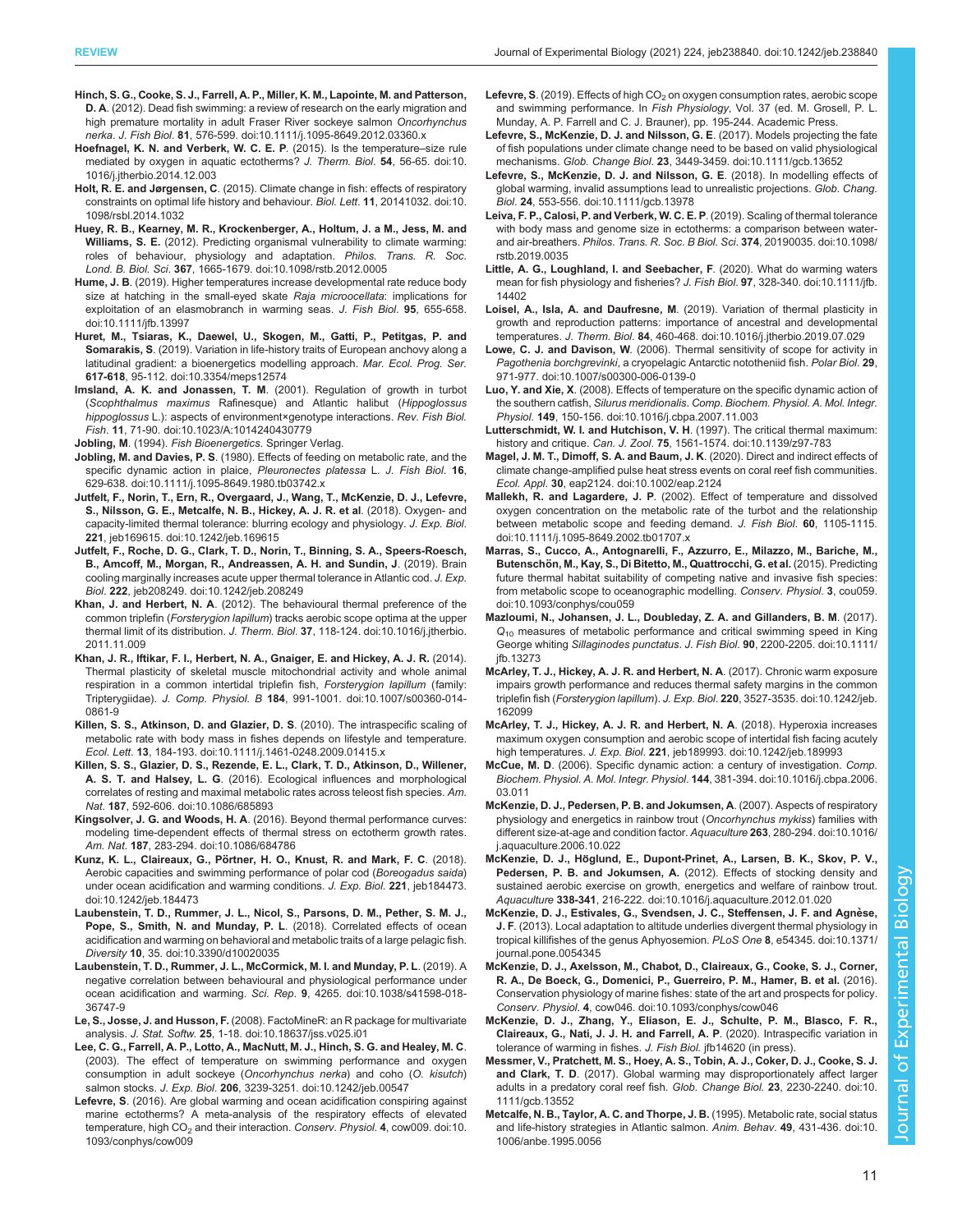- <span id="page-11-0"></span>Metzger, D. C. H. and Schulte, P. M[. \(2018\). Similarities in temperature-dependent](https://doi.org/10.1111/mec.14591) [gene expression plasticity across timescales in threespine stickleback](https://doi.org/10.1111/mec.14591) (Gasterosteus aculeatus). Mol. Ecol. 27[, 2381-2396. doi:10.1111/mec.14591](https://doi.org/10.1111/mec.14591)
- [Miller, K. M., Teffer, A., Tucker, S., Li, S., Schulze, A. D., Trudel, M., Juanes, F.,](https://doi.org/10.1111/eva.12164) [Tabata, A., Kaukinen, K. H., Ginther, N. G. et al](https://doi.org/10.1111/eva.12164). (2014). Infectious disease, [shifting climates, and opportunistic predators: cumulative factors potentially](https://doi.org/10.1111/eva.12164) impacting wild salmon declines. Evol. Appl. 7[, 812-855. doi:10.1111/eva.12164](https://doi.org/10.1111/eva.12164)
- [Mohammadi, M., Mahboobi-Soofiani, N., Farhadian, O. and Malekpouri, P](https://doi.org/10.1016/j.scitotenv.2018.08.131). (2019). Metabolic and NH<sub>4</sub> [excretion rate of fresh water species,](https://doi.org/10.1016/j.scitotenv.2018.08.131) Chondrostoma regium [in response to environmental stressors, different scenarios for temperature](https://doi.org/10.1016/j.scitotenv.2018.08.131) and pH. Sci. Total Environ. 648[, 90-101. doi:10.1016/j.scitotenv.2018.08.131](https://doi.org/10.1016/j.scitotenv.2018.08.131)
- [Morash, A. J., Neufeld, C., MacCormack, T. J. and Currie, S](https://doi.org/10.1242/jeb.164673). (2018). The [importance of incorporating natural thermal variation when evaluating](https://doi.org/10.1242/jeb.164673) [physiological performance in wild species.](https://doi.org/10.1242/jeb.164673) J. Exp. Biol. 221, jeb164673. doi:10. [1242/jeb.164673](https://doi.org/10.1242/jeb.164673)
- [Morita, S. H., Morita, K., Hamatsu, T., Chimura, M., Yamashita, Y., Sasaki, K.](https://doi.org/10.1007/s10641-014-0316-x) and Sato, T[. \(2015\). Differential effects of the environment on the growth of](https://doi.org/10.1007/s10641-014-0316-x) arabesque greenling (Pleurogrammus azonus[\): does rising temperature benefit](https://doi.org/10.1007/s10641-014-0316-x) young but not old fish? Environ. Biol. Fishes 98[, 801-809. doi:10.1007/s10641-](https://doi.org/10.1007/s10641-014-0316-x) [014-0316-x](https://doi.org/10.1007/s10641-014-0316-x)
- [Morrongiello, J. R., Thresher, R. E. and Smith, D. C](https://doi.org/10.1038/nclimate1616). (2012). Aquatic [biochronologies and climate change.](https://doi.org/10.1038/nclimate1616) Nat. Clim. Chang. 2, 849-857. doi:10. [1038/nclimate1616](https://doi.org/10.1038/nclimate1616)
- Motson, K. and Donelson, J. M[. \(2017\). Limited capacity for developmental](https://doi.org/10.1007/s00338-017-1546-0) [thermal acclimation in three tropical wrasses.](https://doi.org/10.1007/s00338-017-1546-0) Coral Reefs 36, 609-621. doi:10. [1007/s00338-017-1546-0](https://doi.org/10.1007/s00338-017-1546-0)
- Moyano, M., Illing, B., Polte, P., Kotterba, P., Zablotski, Y., Gröhsler, T., Hü[depohl, P., Cooke, S. J. and Peck, M. A](https://doi.org/10.1016/j.ecolind.2020.106146). (2020). Linking individual [physiological indicators to the productivity of fish populations: a case study of](https://doi.org/10.1016/j.ecolind.2020.106146) Atlantic herring. Ecol. Indic. 113[, 106146. doi:10.1016/j.ecolind.2020.106146](https://doi.org/10.1016/j.ecolind.2020.106146)
- [Munday, P. L., Donelson, J. M. and Domingos, J. A](https://doi.org/10.1111/gcb.13419). (2017). Potential for [adaptation to climate change in a coral reef fish.](https://doi.org/10.1111/gcb.13419) Glob. Chang. Biol. 23, 307-317. [doi:10.1111/gcb.13419](https://doi.org/10.1111/gcb.13419)
- [Myers, B. J. E., Lynch, A. J., Bunnell, D. B., Chu, C., Falke, J. A., Kovach, R. P.,](https://doi.org/10.1007/s11160-017-9476-z) [Krabbenhoft, T. J., Kwak, T. J. and Paukert, C. P](https://doi.org/10.1007/s11160-017-9476-z). (2017). Global synthesis of the [documented and projected effects of climate change on inland fishes.](https://doi.org/10.1007/s11160-017-9476-z) Rev. Fish Biol. Fish. 27[, 339-361. doi:10.1007/s11160-017-9476-z](https://doi.org/10.1007/s11160-017-9476-z)
- Myrvold, K. M. and Kennedy, B. P[. \(2015\). Interactions between body mass and](https://doi.org/10.1111/eff.12151) [water temperature cause energetic bottlenecks in juvenile steelhead.](https://doi.org/10.1111/eff.12151) Ecol. Freshw. Fish 24[, 373-383. doi:10.1111/eff.12151](https://doi.org/10.1111/eff.12151)
- Nati, J. J. H., Lindströ[m, J., Halsey, L. G. and Killen, S. S](https://doi.org/10.1098/rsbl.2016.0191). (2016). Is there a trade[off between peak performance and performance breadth across temperatures for](https://doi.org/10.1098/rsbl.2016.0191) aerobic scope in teleost fishes? Biol. Lett. 12[, 20160191. doi:10.1098/rsbl.2016.0191](https://doi.org/10.1098/rsbl.2016.0191)
- Neubauer, P. and Andersen, K. H[. \(2019\). Thermal performance of fish is](https://doi.org/10.1093/conphys/coz025) [explained by an interplay between physiology, behaviour and ecology.](https://doi.org/10.1093/conphys/coz025) Conserv. Physiol. 7[, coz025. doi:10.1093/conphys/coz025](https://doi.org/10.1093/conphys/coz025)
- [Nilsson, G. E., Crawley, N., Lunde, I. G. and Munday, P. L](https://doi.org/10.1111/j.1365-2486.2008.01767.x). (2009). Elevated [temperature reduces the respiratory scope of coral reef fishes.](https://doi.org/10.1111/j.1365-2486.2008.01767.x) Glob. Change Biol. 15[, 1405-1412. doi:10.1111/j.1365-2486.2008.01767.x](https://doi.org/10.1111/j.1365-2486.2008.01767.x)
- Norin, T. and Clark, T. D[. \(2016\). Measurement and relevance of maximum](https://doi.org/10.1111/jfb.12796) metabolic rate in fishes. J. Fish Biol. 88[, 122-151. doi:10.1111/jfb.12796](https://doi.org/10.1111/jfb.12796)
- Norin, T., Malte, H. and Clark, T. D[. \(2014\). Aerobic scope does not predict the](https://doi.org/10.1242/jeb.089755) [performance of a tropical eurythermal fish at elevated temperatures.](https://doi.org/10.1242/jeb.089755) J. Exp. Biol. 217[, 244-251. doi:10.1242/jeb.089755](https://doi.org/10.1242/jeb.089755)
- Norin, T., Malte, H. and Clark, T. D[. \(2016\). Differential plasticity of metabolic rate](https://doi.org/10.1111/1365-2435.12503) [phenotypes in a tropical fish facing environmental change.](https://doi.org/10.1111/1365-2435.12503) Funct. Ecol. 30, [369-378. doi:10.1111/1365-2435.12503](https://doi.org/10.1111/1365-2435.12503)
- [Pang, X., Yuan, X.-Z., Cao, X. Y. Z. and Fu, S.-J.](https://doi.org/10.1007/s00360-012-0690-7) (2013). The effects of temperature [and exercise training on swimming performance in juvenile qingbo \(](https://doi.org/10.1007/s00360-012-0690-7)Spinibarbus sinensis). J. Comp. Physiol. B 183[, 99-108. doi:10.1007/s00360-012-0690-7](https://doi.org/10.1007/s00360-012-0690-7)
- Pang, X., Fu, S. J. and Zhang, Y.-G[. \(2016\). Acclimation temperature alters the](https://doi.org/10.1016/j.cbpa.2016.06.011) [relationship between growth and swimming performance among juvenile common](https://doi.org/10.1016/j.cbpa.2016.06.011) carp (Cyprinus carpio). [Comp. Biochem. Physiol. A Mol. Integr. Physiol.](https://doi.org/10.1016/j.cbpa.2016.06.011) 199, [111-119. doi:10.1016/j.cbpa.2016.06.011](https://doi.org/10.1016/j.cbpa.2016.06.011)
- Parmesan, C. and Yohe, G[. \(2003\). A globally coherent fingerprint of climate](https://doi.org/10.1038/nature01286) [change impacts across natural systems.](https://doi.org/10.1038/nature01286) Nature 421, 37-42. doi:10.1038/ [nature01286](https://doi.org/10.1038/nature01286)
- Pauly, D. (1981). The relationships between gill surface area and growth performance in fish: a generalization of von Bertalanffy's theory of growth. Berichte der Dtsch. Wissenchaftlichen Kommission fur Meeresforsch. 28, 251-282.
- Pauly, D. and Cheung, W. W. L[. \(2017\). Sound physiological knowledge and](https://doi.org/10.1111/gcb.13831) [principles in modeling shrinking of fishes under climate change.](https://doi.org/10.1111/gcb.13831) Glob. Chang. Biol. 24[, e15-e26. doi:10.1111/gcb.13831](https://doi.org/10.1111/gcb.13831)
- Pearce, A. F. and Feng, M[. \(2013\). The rise and fall of the](https://doi.org/10.1016/j.jmarsys.2012.10.009) 'marine heat wave' off [Western Australia during the summer of 2010/2011.](https://doi.org/10.1016/j.jmarsys.2012.10.009) J. Mar. Syst. 111-112, [139-156. doi:10.1016/j.jmarsys.2012.10.009](https://doi.org/10.1016/j.jmarsys.2012.10.009)
- [Perry, A. L., Low, P. J., Ellis, J. R. and Reynolds, J. D](https://doi.org/10.1126/science.1111322). (2005). Climate change and distribution shifts in marine fishes. Science 308[, 1912-1915. doi:10.1126/science.](https://doi.org/10.1126/science.1111322) [1111322](https://doi.org/10.1126/science.1111322)
- Pilakouta, N., Killen, S. S., Kristjánsson, B. K., Skúlason, S., Lindström, J., Metcalfe, N. B. and Parsons, K. J[. \(2020\). Multigenerational exposure to](https://doi.org/10.1111/1365-2435.13538) [elevated temperatures leads to a reduction in standard metabolic rate in the wild.](https://doi.org/10.1111/1365-2435.13538) Funct. Ecol. 34[, 1205-1214. doi:10.1111/1365-2435.13538](https://doi.org/10.1111/1365-2435.13538)
- [Pinsky, M. L., Eikeset, A. M., McCauley, D. J., Payne, J. L. and Sunday, J. M](https://doi.org/10.1038/s41586-019-1132-4). [\(2019\). Greater vulnerability to warming of marine versus terrestrial ectotherms.](https://doi.org/10.1038/s41586-019-1132-4) Nature 569[, 108-111. doi:10.1038/s41586-019-1132-4](https://doi.org/10.1038/s41586-019-1132-4)
- [Poloczanska, E. S., Brown, C. J., Sydeman, W. J., Kiessling, W., Schoeman,](https://doi.org/10.1038/nclimate1958) [D. S., Moore, P. J., Brander, K., Bruno, J. F., Buckley, L. B., Burrows, M. T.](https://doi.org/10.1038/nclimate1958) et al[. \(2013\). Global imprint of climate change on marine life.](https://doi.org/10.1038/nclimate1958) Nat. Clim. Change 3, [919-925. doi:10.1038/nclimate1958](https://doi.org/10.1038/nclimate1958)
- Pörtner, H. O[. \(2001\). Climate change and temperature-dependent biogeography:](https://doi.org/10.1007/s001140100216) [oxygen limitation of thermal tolerance in animals.](https://doi.org/10.1007/s001140100216) Naturwissenschaften 88, [137-146. doi:10.1007/s001140100216](https://doi.org/10.1007/s001140100216)
- Pörtner, H.-O[. \(2010\). Oxygen- and capacity-limitation of thermal tolerance: a matrix](https://doi.org/10.1242/jeb.037523) [for integrating climate-related stressor effects in marine ecosystems.](https://doi.org/10.1242/jeb.037523) J. Exp. Biol. 213[, 881-893. doi:10.1242/jeb.037523](https://doi.org/10.1242/jeb.037523)
- Pörtner, H. O[. \(2014\). How and how not to investigate the oxygen and capacity](https://doi.org/10.1242/jeb.114181) [limitation of thermal tolerance \(OCLTT\) and aerobic scope](https://doi.org/10.1242/jeb.114181) – remarks on the article by Gräns et al. J. Exp. Biol. 217[, 4432-4433. doi:10.1242/jeb.114181](https://doi.org/10.1242/jeb.114181)
- Pörtner, H.-O. and Farrell, A. P[. \(2008\). Physiology and climate change.](https://doi.org/10.1126/science.1163156) Science 322[, 690-692. doi:10.1126/science.1163156](https://doi.org/10.1126/science.1163156)
- Pörtner, H. O. and Knust, R[. \(2007\). Climate change affects marine fishes through](https://doi.org/10.1126/science.1135471) [the oxygen limitation of thermal tolerance.](https://doi.org/10.1126/science.1135471) Science 315, 95-97. doi:10.1126/ [science.1135471](https://doi.org/10.1126/science.1135471)
- Pörtner, H. O. and Peck, M. A[. \(2010\). Climate change effects on fishes and](https://doi.org/10.1111/j.1095-8649.2010.02783.x) [fisheries: towards a cause-and-effect understanding.](https://doi.org/10.1111/j.1095-8649.2010.02783.x) J. Fish Biol. 77, 1745-1779. [doi:10.1111/j.1095-8649.2010.02783.x](https://doi.org/10.1111/j.1095-8649.2010.02783.x)
- Pö[rtner, H.-O., Bock, C. and Mark, F. C](https://doi.org/10.1242/jeb.134585). (2017). Oxygen- and capacity-limited [thermal tolerance: bridging ecology and physiology.](https://doi.org/10.1242/jeb.134585) J. Exp. Biol. 220, 2685-2696. [doi:10.1242/jeb.134585](https://doi.org/10.1242/jeb.134585)
- Prosser, C. L. and Heath, J. E. (1991). Temperature. In Environmental and Metabolic Animal Physiology (ed. C. L. Prosser), pp. 109-166. New York: Wiley-Liss.
- [Prystay, T. S., Eliason, E. J., Lawrence, M. J., Dick, M., Brownscombe, J. W.,](https://doi.org/10.1093/conphys/cox050) [Patterson, D. A., Crossin, G. T., Hinch, S. G. and Cooke, S. J](https://doi.org/10.1093/conphys/cox050). (2017). The [influence of water temperature on sockeye salmon heart rate recovery following](https://doi.org/10.1093/conphys/cox050) [simulated fisheries interactions.](https://doi.org/10.1093/conphys/cox050) Conserv. Physiol. 5, cox050. doi:10.1093/ [conphys/cox050](https://doi.org/10.1093/conphys/cox050)
- [Prystay, T. S., Lawrence, M. J., Zolderdo, A. J., Brownscombe, J. W., de Bruijn,](https://doi.org/10.1016/j.cbpa.2019.04.012) R., Eliason, E. J. and Cooke, S. J[. \(2019\). Exploring relationships between](https://doi.org/10.1016/j.cbpa.2019.04.012) [cardiovascular activity and parental care behavior in nesting smallmouth bass: a](https://doi.org/10.1016/j.cbpa.2019.04.012) field study using heart rate biologgers. [Comp. Biochem. Physiol. A Mol. Integr.](https://doi.org/10.1016/j.cbpa.2019.04.012) Physiol. 234[, 18-27. doi:10.1016/j.cbpa.2019.04.012](https://doi.org/10.1016/j.cbpa.2019.04.012)
- [Queiros, Q., Fromentin, J.-M., Gasset, E., Dutto, G., Huiban, C., Metral, L.,](https://doi.org/10.3389/fmars.2019.00385) [Leclerc, L., Schull, Q., McKenzie, D. J. and Saraux, C](https://doi.org/10.3389/fmars.2019.00385). (2019). Food in the sea: [size also matters for pelagic fish.](https://doi.org/10.3389/fmars.2019.00385) Front. Mar. Sci. 6, 385. doi:10.3389/fmars.2019. [00385](https://doi.org/10.3389/fmars.2019.00385)
- Ré[ale, D., Garant, D., Humphries, M. M., Bergeron, P., Careau, V. and Montiglio,](https://doi.org/10.1098/rstb.2010.0208) P.-O[. \(2010\). Personality and the emergence of the pace-of-life syndrome concept](https://doi.org/10.1098/rstb.2010.0208) at the population level. [Philos. Trans. R. Soc. Lond. B. Biol. Sci](https://doi.org/10.1098/rstb.2010.0208). 365, 4051-4063. [doi:10.1098/rstb.2010.0208](https://doi.org/10.1098/rstb.2010.0208)
- Rezende, E. L. and Bozinovic, F[. \(2019\). Thermal performance across levels of](https://doi.org/10.1098/rstb.2018.0549) biological organization. [Philos. Trans. R. Soc. B Biol. Sci](https://doi.org/10.1098/rstb.2018.0549). 374, 20180549. doi:10. [1098/rstb.2018.0549](https://doi.org/10.1098/rstb.2018.0549)
- Rezende, E. L., Castañeda, L. E. and Santos, M[. \(2014\). Tolerance landscapes in](https://doi.org/10.1111/1365-2435.12268) thermal ecology. Funct. Ecol. 28[, 799-809. doi:10.1111/1365-2435.12268](https://doi.org/10.1111/1365-2435.12268)
- [Roberts, S. D., Van Ruth, P. D., Wilkinson, C., Bastianello, S. S. and Bansemer,](https://doi.org/10.3389/fmars.2019.00610) M. S[. \(2019\). Marine heatwave, harmful algae blooms and an extensive fish kill](https://doi.org/10.3389/fmars.2019.00610) [event during 2013 in South Australia.](https://doi.org/10.3389/fmars.2019.00610) Front. Mar. Sci. 6, 610, doi:10.3389/fmars. [2019.00610](https://doi.org/10.3389/fmars.2019.00610)
- Rogers, L. A. and Dougherty, A. B[. \(2019\). Effects of climate and demography on](https://doi.org/10.1111/gcb.14483) [reproductive phenology of a harvested marine fish population.](https://doi.org/10.1111/gcb.14483) Glob. Change Biol. 25[, 708-720. doi:10.1111/gcb.14483](https://doi.org/10.1111/gcb.14483)
- [Rubalcaba, J. G., Verberk, W. C. E. P., Hendriks, A. J., Saris, B. and Woods,](https://doi.org/10.1073/pnas.2003292117) H. A[. \(2020\). Oxygen limitation may affect the temperature and size dependence](https://doi.org/10.1073/pnas.2003292117) [of metabolism in aquatic ectotherms.](https://doi.org/10.1073/pnas.2003292117) Proc. Nat. Aca. Sci. USA 117, 31963-31968. [doi:10.1073/pnas.2003292117](https://doi.org/10.1073/pnas.2003292117)
- [Rummer, J. L., Couturier, C. S., Stecyk, J. A. W., Gardiner, N. M., Kinch, J. P.,](https://doi.org/10.1111/gcb.12455) Nilsson, G. E. and Munday, P. L. [\(2014\). Life on the edge: thermal optima for](https://doi.org/10.1111/gcb.12455) [aerobic scope of equatorial reef fishes are close to current day temperatures.](https://doi.org/10.1111/gcb.12455) Glob. Chang. Biol. 20[, 1055-1066. doi:10.1111/gcb.12455](https://doi.org/10.1111/gcb.12455)
- [Rummer, J. L., Binning, S. A., Roche, D. G. and Johansen, J. L](https://doi.org/10.1093/conphys/cow008). (2016). Methods [matter: considering locomotory mode and respirometry technique when](https://doi.org/10.1093/conphys/cow008) [estimating metabolic rates of fishes.](https://doi.org/10.1093/conphys/cow008) Conserv. Physiol. 4, cow008. doi:10.1093/ [conphys/cow008](https://doi.org/10.1093/conphys/cow008)
- [Ryu, T., Veilleux, H. D., Donelson, J. M., Munday, P. L. and Ravasi, T](https://doi.org/10.1038/s41558-018-0159-0). (2018). The [epigenetic landscape of transgenerational acclimation to ocean warming.](https://doi.org/10.1038/s41558-018-0159-0) Nat. Clim. Chang. 8[, 504-509. doi:10.1038/s41558-018-0159-0](https://doi.org/10.1038/s41558-018-0159-0)